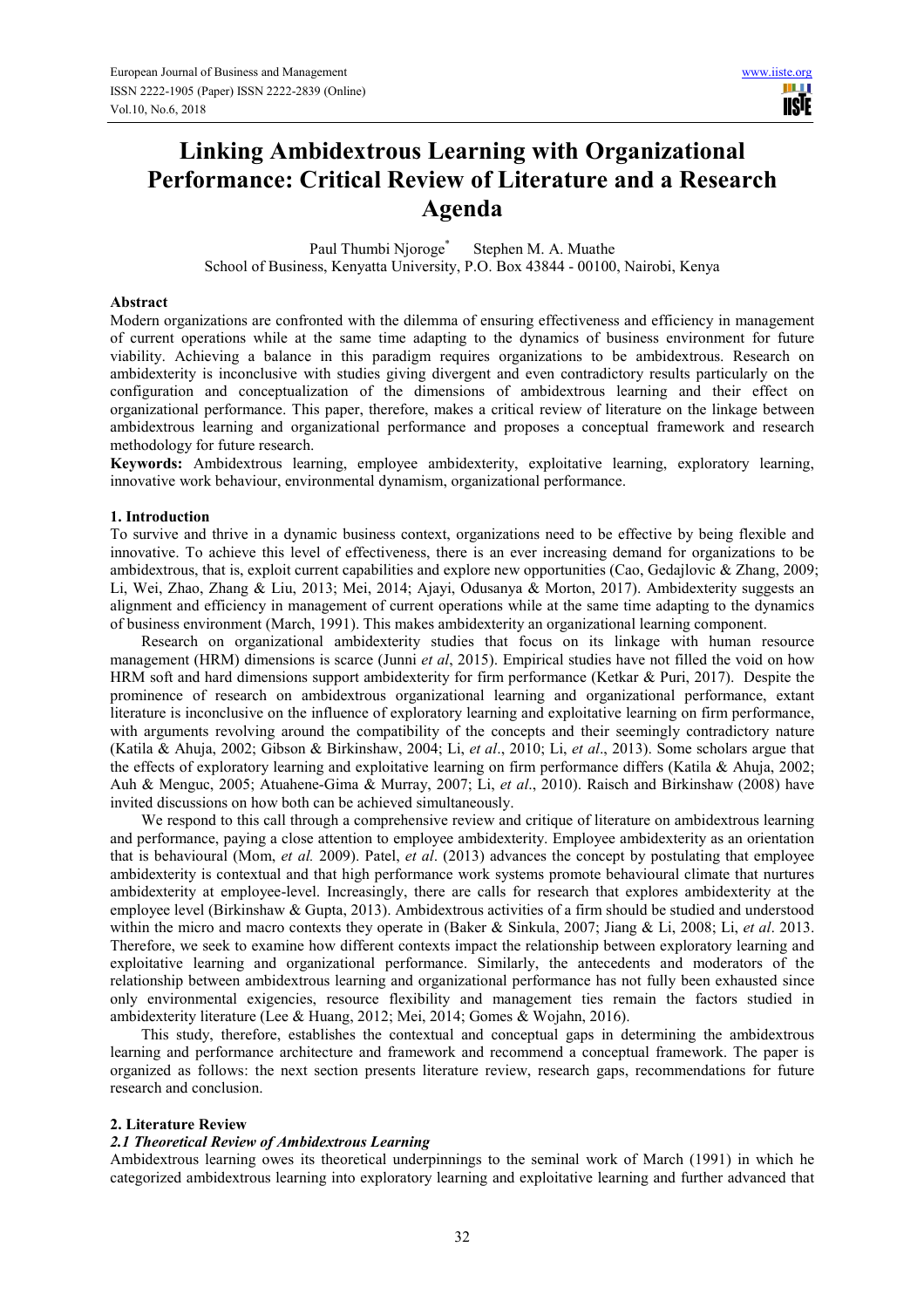they were key determinants of innovative performance. March's (1991, 1996) view that firms should pursue both exploratory and exploitative learning simultaneously has been echoed by studies of Katila and Ahuja (2002) and Raisch and Birkinshaw, (2008). This view is contrary to earlier works by Hannan & Freeman (1977) and Miller and Friesen (1986) which viewed the two concepts of exploratory and exploitative learning as contradictory and hence could not be practiced simultaneously in the organization.

In the development of the concepts of exploratory learning and exploitative learning, March (1991) advanced the dichotomy of ambidexterity to the current acceptable view: exploration to include elements of search, variation, experimentation, and discovery; and exploitation to include elements of refinement, efficiency, selection, and implementation. This dichotomy, therefore, demands an organizational adjustment (alignment and adaptation) in terms of structure, strategy and context (Raisch & Birkinshaw, 2008). Advancing similar observation, Katila and Ahuja (2002), assert that exploratory learning activities entail the application of new knowledge while exploitative learning activities involve reusing the existing knowledge. This viewpoint suggests that exploratory learning and exploitative learning are fundamentally different in terms of knowledge acquisition and utilization. This view is reaffirmed by McGrath (2001) who argues that exploratory learning is geared towards activities that are not reliant on existing knowledge but on new knowledge that may only exist externally.

However, as much as there is consensus on the configuration of the concept of ambidextrous learning, existing literature suggests divergent views on the effect of exploratory learning and exploitative learning on firm performance (Raisch & Birkinshaw, 2008; Li, *et al*. 2013). Some studies argue that exploratory learning and exploitative learning compete for the scarce organizational resource which ultimately make them inherently incompatible while other scholars hold the view that postulating a combination and / or balance between exploitation and exploration is achievable and beneficial (March, 1991; Tushman & O'Reilly, 1996; Gibson & Birkinshaw, 2004; Li, *et al*., 2013). Extending the debate, some scholars (e.g. Auh & Menguc, 2005; Atuahene-Gima & Murray, 2007) argue that exploratory learning and exploitative learning may have different effects on performance (Li *et al*., 2013). Katila and Ahuja (2002) argue that exploratory and exploitative learning have different knowledge-processing capabilities. Further, extending the debate, Raisch, *et al*, (2009) in agreement with March (1991, 1996) calls for firms to maintain a balanced combination or integration of exploratory learning and exploitative learning activities by leveraging the existing knowledge and searching new knowledge domains. Similar sentiments were shared by Tushman and O'Reilly (1996) in the argument that a well-balanced combination and simultaneous integration of exploration and exploitation activities was critical for the survival, stability and growth of any organization in a dynamic business environment. However, the lingering question remains: how can this balance and trade-off be achieved?

To emphasis on the need for a balanced implementation of ambidextrous learning, Levinthal and March (1993) argue that any unbalanced orientation on either exploration or exploitation may lead to dire consequences on the organization. For instance, a leaning towards exploratory learning exhausts financial resources which may lead to liquidity problems as the benefits may take time to be realized. In resonance, Auh and Menguc (2005) argue that firms risk the short-term profitability if they singularly focus on exploratory learning at the expense of exploitative learning. This may threaten the stability of the firm. On the flipside, overemphasizing exploitative learning places constrains and chokes exploratory learning which is fundamental in innovation. This also may risks the ability of the organization to respond to changes in the environment (March, 1991; Levinthal & March, 1993; Auh and Menguc, 2005). To overcome this trap, Levinthal and March (1993) opine that firms should engage only on sufficient exploitation for a firm's current sustainability and sufficient exploration for a firm's future sustainability. This study is underpinned by the organizational learning ambidexterity theory. The theory aptly explains the concepts of exploratory and exploitative learning and their application. The theory also forms a foundation upon which the framework for building the relationship between ambidextrous learning and performance.

The knowledge-based perspective views knowledge as the most important resource instrumental in organizational competitiveness and innovative capabilities and leadership owing to the rarity and inimitable nature of knowledge (Drucker, 1986, Grant, 1996). Modern organizations have become learning organizations, knowledge has become the foremost sough after resources for differentiation and competitiveness (Kohtama¨ki, *et al*., 2010; Rhee, *et al*., 2010). Empirical evidence points to the positive influence of knowledge stock on ambidextrous learning and on organizational outcomes (Ahn & Chang, 2004; Lee & Huang, 2012). Knowledge stock or knowledge capital is an antecedent of ambidextrous learning (Lee & Huang, 2012). Katila and Ahuja (2002) acknowledging the significance of knowledge in ambidexterity, argues that exploratory learning and exploitative learning ensue from different knowledge processing paths.

Furthering Grants (1996) argument of the significance of knowledge in organizational outcomes, it can be said that a firm's knowledge capacity transcends an organization's system; that is, its operations, technology, human resources and all facets of the organization. This perspective, therefore, claims that knowledge is at the centre of learning in every organization as scholars have postulated over the years (Teece *et al*., 1997; Katila & Ahuja, 2002; Lee & Huang, 2012). In advancing this theoretical posturing Lin, *et al.* (2006) opines that new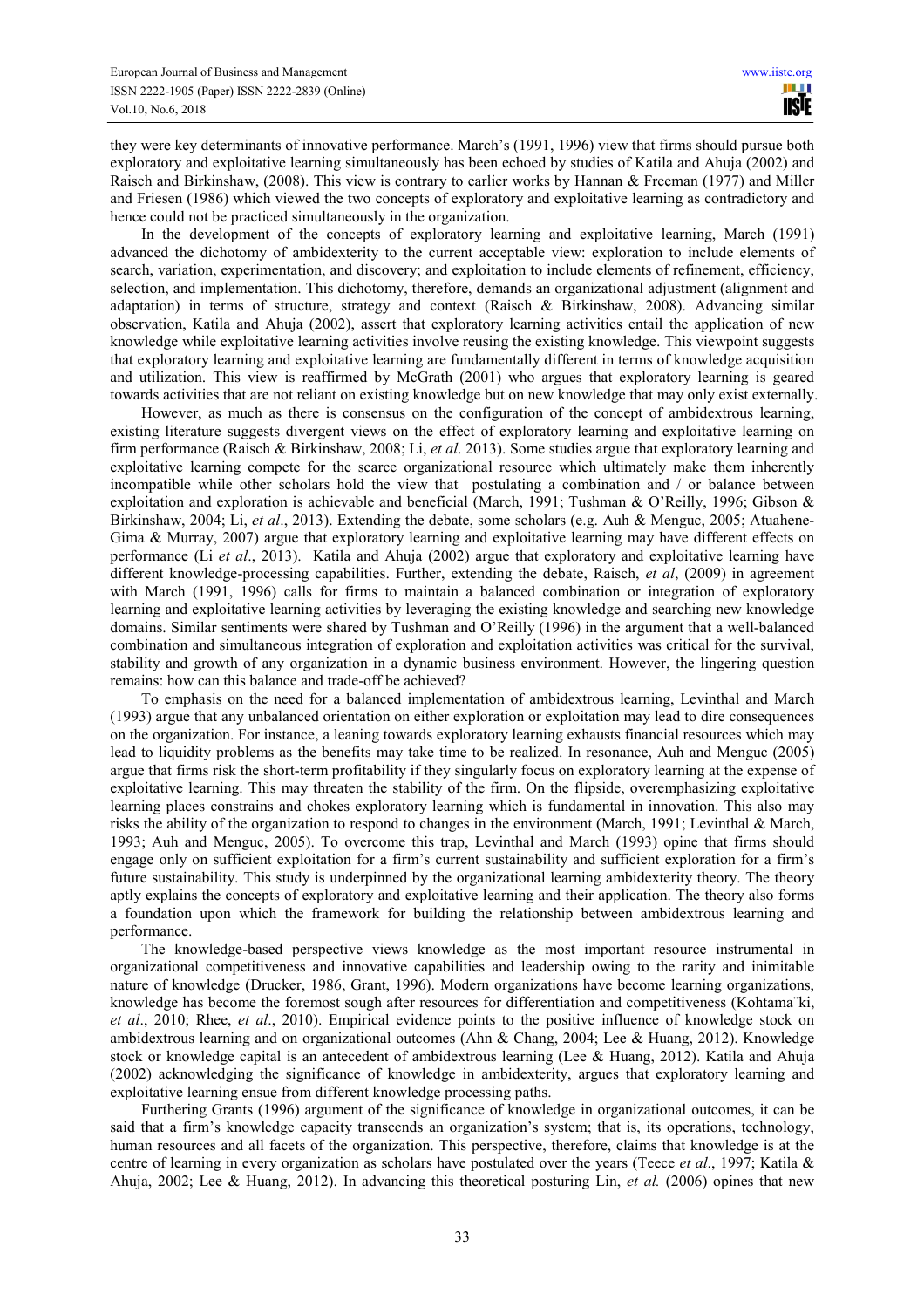knowledge acquisition is facilitated by the existing knowledge. Wadhwa and Kotha (2006) shares the same sentiments in the assertion that prior knowledge is precursor of continuous learning. These arguments support the possibility of creating a balance of combination between exploratory and exploitative learning. This is because exploitative learning relies on existing knowledge while exploratory learning relies on new knowledge as supported by earlier postulations of Cohen and Levinthal (1990) and later by Lee and Huang (2012) that existing knowledge is the bedrock of new knowledge as it guides the way new information and knowledge is manipulated.

From the preceding argument it can be deduced that new knowledge, after acquisition, sharing and utilization in line with the learning assimilation theory, becomes part of the knowledge stock or capital. In addition, the existing knowledge influences the type of knowledge to be pursued for innovation and guides engagement between the exploratory and exploitative learning (Katila & Ahuja, 2002; Smith *et al*. 2005; Lee & Huang, 2012). Clarifying on the role of knowledge in ambidexterity, Lee and Huang (2012) argues that knowledge stock provides the elements that cements the impact of ambidextrous learning on firm performance. Based on the knowledge-based view (KBV), innovative work behaviour originates from a firm's learning capability and knowledge stock, learning assimilation capacity are indicators of innovative capabilities in the organization (Cohen & Levinthal (1990). Building on this premise, Nonaka (1994) avers that knowledge streams and learning are mainstay of innovation processes. Leonard-Barton (1995) contends that knowledge and firm's learning capabilities are the cornerstones of a sustainable innovation practices in organizations. However, Grant (1996) advances that learning and knowledge integration differs from firm to firm in terms of efficiency, scope, and flexibility. According to Kohtama¨ki *et al*. (2010), learning and innovative behaviours are influenced by firm's characteristics such as size, age among others.

The theory helps explain the relationship between ambidextrous learning and innovative behaviour and innovative behaviour and performance. Scholars across a span of three decades have affirmed the critical role of knowledge in innovation in products, building learning capabilities, innovative processes and culture, and general organizational performance (March, 1991; Nonaka, 1994; Katila & Ahuja, 2002; Kohtama¨ki *et al*., 2010). Therefore, the study proposes knowledge-based perspective as one of the key theories that builds the theoretical framework on the link between ambidextrous learning, innovative work behaviour and performance. That is, the theory explains the relationship between variables: the independent variables (exploitative and exploratory learning), mediating variable (innovative work behaviour), and dependent variable (organizational performance).

Assimilation learning theory propounded by Nevis, DiBella, and Goulds' (1995) advances three stages in the learning process: the first stage is called the knowledge acquisition which comprise the development of skills, insights and relationships; the second stage is the knowledge sharing which is involve dissemination of the learning in terms of knowledge and skills; and the third stage which is knowledge utilization and constitutes the integration of learning in the organizational processes. In addition, Nevis, *et al (*1995) proposes seven learning orientations that describe the methods and personal characteristics which determine the learning process. These orientations are: knowledge source which describes whether knowledge is created internally or acquired externally; product-process focus, focusing on organization's products and processes of production and product development; documentation mode which focuses on knowledge stock repository at individual and organizational levels; dissemination mode which comprise knowledge sharing methods including formal and informal methods; learning focus which entails the objective of learning either incremental or transformative; value-chain focus constitutes decisions on whether to invest in designing and developing or marketing and delivering; and skill development of employees.

The assimilation learning theory is strongly linked to the KBV perspective as it explains the process in which knowledge is acquired, shared and integrated, and utilized in the organization. The study proposes this theory to explain the study variables exploratory and exploitative learning and innovative work behaviour in the model of the link between ambidextrous learning and performance.

The dynamic resource management view responds to March (2006) who decried the deficiency in past studies in providing direction on how firms should flexibly reconfigure resource portfolios for organizational ambidexterity. In his earlier studies March (1991, 1996) and contemporaries focused only on the scarcity of resources to sustain exploitative learning and exploratory learning and completely ignored the possibilities of resource management and portfolio management for complementary efforts of ambidexterity. Cao, *et al*. (2009) only focused on the resource accessibility and ignored resource dynamism (Wei, *et al*. 2013). In a rejoinder to March (2006), Alvarez and Barney (2007) postulates that resource endowment should not constrain organizations pursuit of ambidextrous learning because firms can escape this resource trap by creating heterogeneous resources. According to Zhou and Wu (2010), the dynamic resource management view holds that firms gain value through bundling and leveraging resource portfolios (Wei, *et al*. 2013).

Resource portfolio is achieved by a firm investing in new resources, enhancing the capacity of internal resources by developing them, and creating new bundles of resources (He & Wong, 2004; Wei, *et al*. 2013). In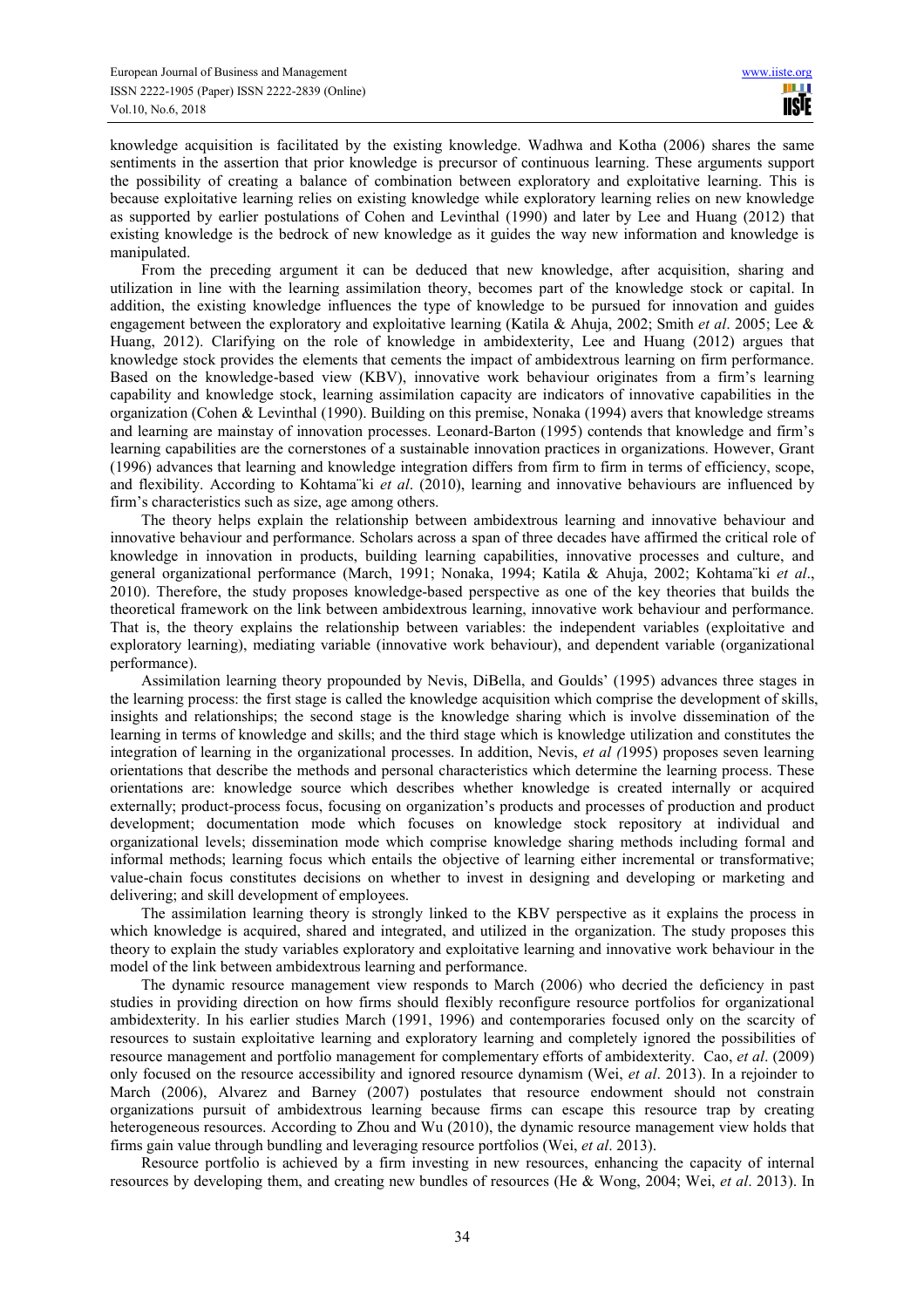addition, the dynamic resource management perspective illuminates the understanding of the complementary view. The complementary view proposes that firms should take advantage of the unique features of exploratory learning and exploitative learning by bundling resources to realize the complementary effects of ambidexterity (He & Wong, 2004; Cao *et al*., 2009; Wei, *et al*. 2013). This view or perspective explains the moderating effect of dynamic resource management capabilities in the ambidextrous learning and performance relationship. Advancing this view is Zhou and Wu (2010) suggest the need for coordination flexibility in the management of scarce resources in order to create synergistic impact necessary for ambidextrous learning. The dynamic resource management perspective holds that resource flexibility has a moderating effect on the relationship between learning ambidexterity and performance (Cao *et al*., 2009; Zhou & Wu, 2010). From this theoretical dilemma, Sirmon *et al*. (2011) calls for more research to focus on how firms can dynamically structure, bundle, and leverage scarce organizational resources to benefit from ambidextrous learning. The dynamic resource management theory forms part of the theoretical framework of this study as it explains the effect of resource flexibility in the relationship between ambidextrous learning and performance.

Ability, Motivation and Opportunity (AMO) theory advanced by Appelbaum, Bailey, Berg and Kalleberg (2000) has become a fundamental theory in recent HRM literature. The AMO theory proposes that the firm's performance is a product of employee outcomes highlighted by employee attitudes to perform, employee motivation to perform and employees' opportunity to contribute to organizational goals (Appelbaum *et al.*, 2000; Macky and Boxall, 2007; Zhang, *et al*. 2014). The theory postulates that it is the employee's attitudes and resultant behaviour that directly influence how organizations systems impacts firm performance. This view holds that employee outcomes are critical to a firm performance (Zhang, *et al*. 2014). AMO theory postulates that organization's culture and climate as characterized by HR strategies, policies, systems and practices should focus on enhancing employee outcomes through developing employees' ability to perform, improving employees' motivation to perform and creating opportunities for employees to make contributions to organizational goals. Enhanced employee outcomes (in terms of skills, attitude, motivation and behaviour) leads to enhanced organizational outcomes (Appelbaum, *et al.,* 2000; Boselie, *et al.,* 2005; Macky and Boxall, 2007; Katou & Budhwar 2010; Zhang, *et al*. 2014).

Macky and Boxall (2007) argue that within the AMO framework, employee's ability determines the extent of performance, motivation of employees influences the extent to which the employee exert themselves within their abilities, and opportunity involves the chances the ability of the motivated employees to immerse themselves to perform as per the requirements of their roles and standards of performance set. This theory promotes an organizational climate that is performance-oriented with support and autonomy at the core. These are key elements in an ambidextrous environment (Zhou and Wu, 2010). Therefore, the study advances the adoption of this theory to explain employee behavioural outcomes which mediates the relationship between ambidextrous learning and performance.

The innovative work behavior (IWB) perspective views innovation at an individual level with particular focus on personality characteristics, personal outputs, and behaviour. Hurt, Joseph, and Cook (1977), for instance, focused on employees' readiness as integral to individual innovation goal. On the other hand, West's (1987) focused on employees output in terms of innovative attempts registered and initiatives undertaken by current jobholder in comparison to the previous holder. In similar design Axtell, *et al.* (2000) assessed individual innovative effort in terms of the innovations realized. However, (Scott & Bruce (1994) had a different conceptualization of employee innovation as constituting intentional and discretionary behaviours of individual employee, which points to personality attributes of the employee in relation to innovative efforts. Innovative work behaviour is critical to a firm's sustained performance and competitiveness. Fostering innovative culture is hinged on effective organizational learning, particularly exploratory learning (Gibson & Birkinshaw, 2004; Mei, 2014). However, the intriguing question is to establish the determinants of firms learning and innovation capabilities (Mei, 2014).

Advancing the IWB perspective Janssen (2000) and Jong and Hartog (2008) argue that employees at individual level have to be willing and have capacity to innovate for there to be sustainable and continuous flow of innovative streams. In line with this, this study focuses on building a link between learning, innovation work behaviour and performance. Innovative work behaviour is acknowledged as a mediator between ambidextrous learning and organizational performance. Therefore, this study adopts the innovative work behaviour view to advance the indicators and measures of IWB and explain the mediating role of innovative work behaviour on the relationship between ambidextrous learning and performance.

# *2.2 Empirical Review*

# *2.2.1 Ambidextrous Learning and Performance*

A review of empirical literature on ambidextrous learning and organizational performance reveals a mixed basket of results. There has been a multiplicity of research approaches, conceptualizations and theoretical leanings adopted by various scholars to study the concepts of organizational ambidexterity, ambidextrous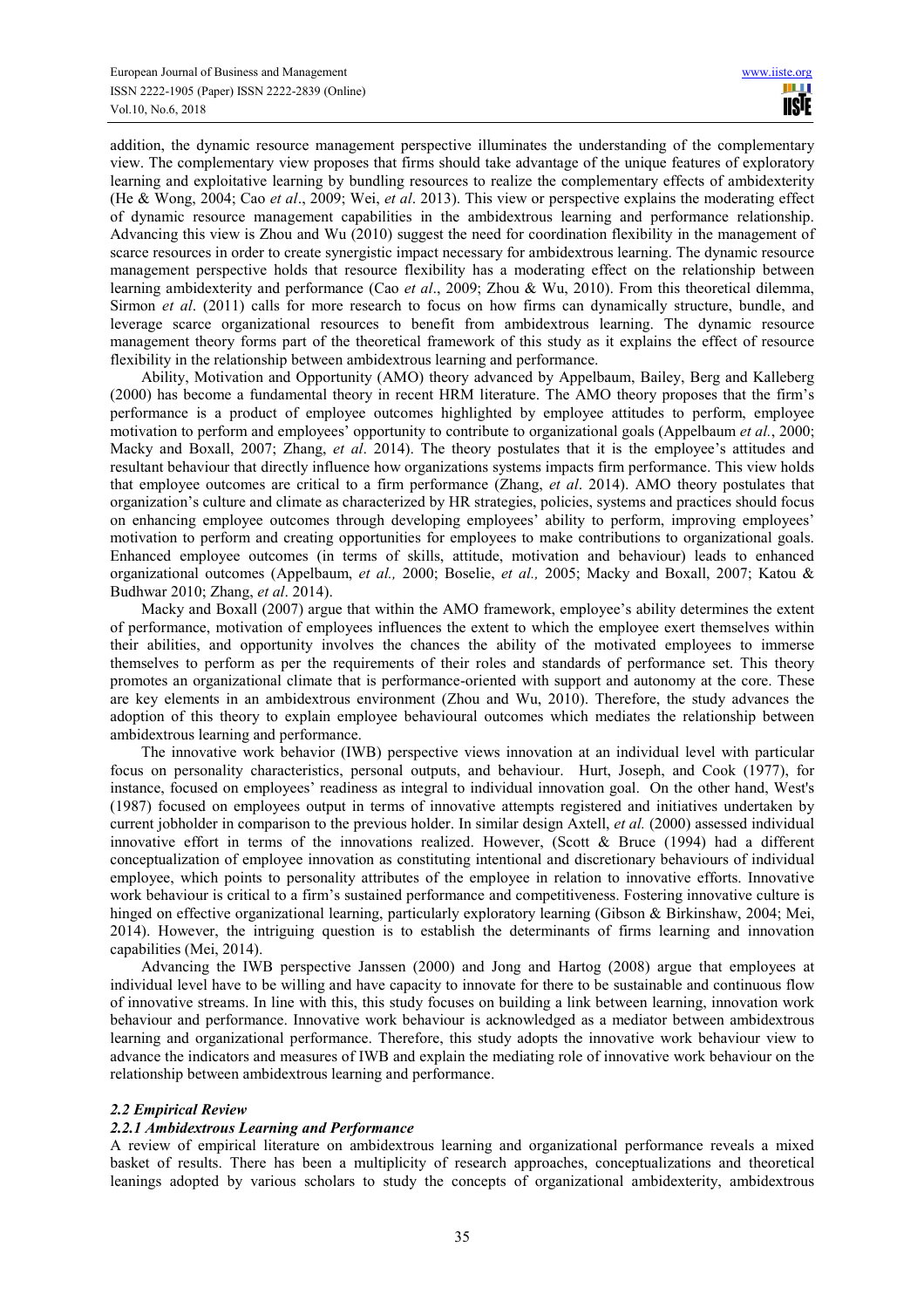learning and organizational performance. As attested by Patel, *et al.* (2013), consensus has only been built around the significance of ambidexterity on performance, with divergence emanating from theoretical posturing, conceptualization of the model and methodological approaches. There has also been a growing departure on theoretical standpoint of earlier studies to recent studies; with earlier studies leaning towards the incongruence and incompatibility of exploratory learning and exploitative learning and recent studies advocating for complementarity and balance of the two concepts (Raisch & Birkinshaw, 2008). Therefore, this study broadens and deepens the discussion on ambidextrous learning and performance by reviewing and critiquing empirical literature to shed more light on this contentious topic.

This study is illumined by assertions of March (1991) and Patel, *et al*. (2013) that organizational learning facilitates ambidexterity, which results in better firm performance and Gibson and Birkinshaw's (2004) declaration that organizational performance can be enhanced by building behavioural and contextual ambidexterity that allow alignment and adaptability through exploratory and exploitative learning activities. These views are emphasized by the study of Li, *et al*. (2013) on ambidextrous organizational learning and new product performance which found that exploratory learning has positive effect on performance while exploitative learning has an indirect relationship with new product development. However, a further empirical evidence reveal a mixed results on the effects of ambidextrous learning on performance; For instance, Gibson and Birkinshaw (2004) found a positive relationship; Atuahene-Gima (2005) found a negative association; Lin, Yang, and Demirkan (2007) found contingent effect; and Venkatraman, Lee, and Iyer (2007 found no relationship between the study variables. This divergence of findings begs the question: What explains the difference?

This study responds to the above hypothetical question by reviewing and critiquing conceptual models (study variables and their operationalization) and methodological approaches (research designs, sampling strategies and data analysis methods) adopted in similar studies to explain the differences, draw conclusions and identify gaps in the empirical literature. It is evident in empirical literature that the conceptual framework for studying the relationship between ambidextrous learning and performance is not direct. Several studies have used intervening variables (e.g. Lee, *et al*, 2004; Lee & Huang, 2012; Li, *et al.*, 2013; Lee, *et al*. 2013; Wei, *et al*, 2013). A few studies that have ignored the moderating or mediating influences have found varying results (e.g. Gomes & Wojahn, 2016; Sutanto, 2016).

Using a conceptual framework with multiple moderators, Li, *et al.* (2013) investigated the way in which environmental factors and managerial ties moderated the linkage between exploratory learning and exploitative learning on new product performance. The results show that environmental munificence strengthens the effect of exploratory learning on new product performance while it weakens that of exploitative learning. Management ties had influence on both forms of learning. Similar conceptualization of variables was used by Lee, *et al*, (2004) where environmental dynamism moderated the relationship between ambidextrous learning and performance found to have significant influence.

Exploring the moderating effect of firm size on the relationship between ambidextrous learning and performance, there is consensus in empirical literature to support the argument that large firms than smaller firms achieve higher performance related to exploratory learning and exploitative learning (Lee, *et al*, 2004; Lee & Huang, 2012). Lee, *et al*. (2004) aver that large firms with ambidextrous learning perform better than small ambidextrous firms. In concurrence, Lee and Huang (2012) argue that larger firms are poised to gain more value from ambidextrous learning than smaller firms because they are able to achieve balance and simultaneity in engagement of exploration and exploitation. However, Gomes and Wojahn (2016) studies reveal that the organizational learning influences the innovation in SMEs. Ajayi, *et al*. (2017) study reveal that SMEs with the appropriate organisational contexts for employee ambidexterity and employee engagement will increase their potential for growth and survival. From the foregoing, it is indicative that literature is inconclusive on the effect of firm size on ambidextrous learning and performance, therefore, there is urgent need for more studies to delve into studying the effect of firm size, in different contexts, on ambidextrous learning and performance. The study can be extended to include other firm characteristics such as age and research intensity.

Continuing the debate on conceptual modeling of ambidextrous learning and performance framework, empirical studies have considered resource endowment and flexibility as a moderator. Wei, *et al*. (2013) avers that resource flexibility has positive moderating effects on the relationships between the two dimensions of ambidexterity and performance. Furthering the empirical debate on the influence of resources availability, the discussions flow into the argument about balance and complementarity of exploratory learning and exploitative learning due to scarcity of organizational resources (Tushman & O'Reilly, 1996; Raisch & Birkinshaw, 2008). This argument is founded on the assumption that the two dimensions of ambidextrous learning compete for same resources. March (1991) posits that firms should ensure an optimal mix or balance of exploratory learning and exploitative learning to harness the short term financial benefits and attain long term rewards of innovation and exploration. According to Zhou and Wu (2010), firms gain value through bundling and leveraging resource portfolios in the management of scarce resources in order to create synergistic impact necessary for ambidextrous learning and consequently enhanced organizational performance. It is evident from the above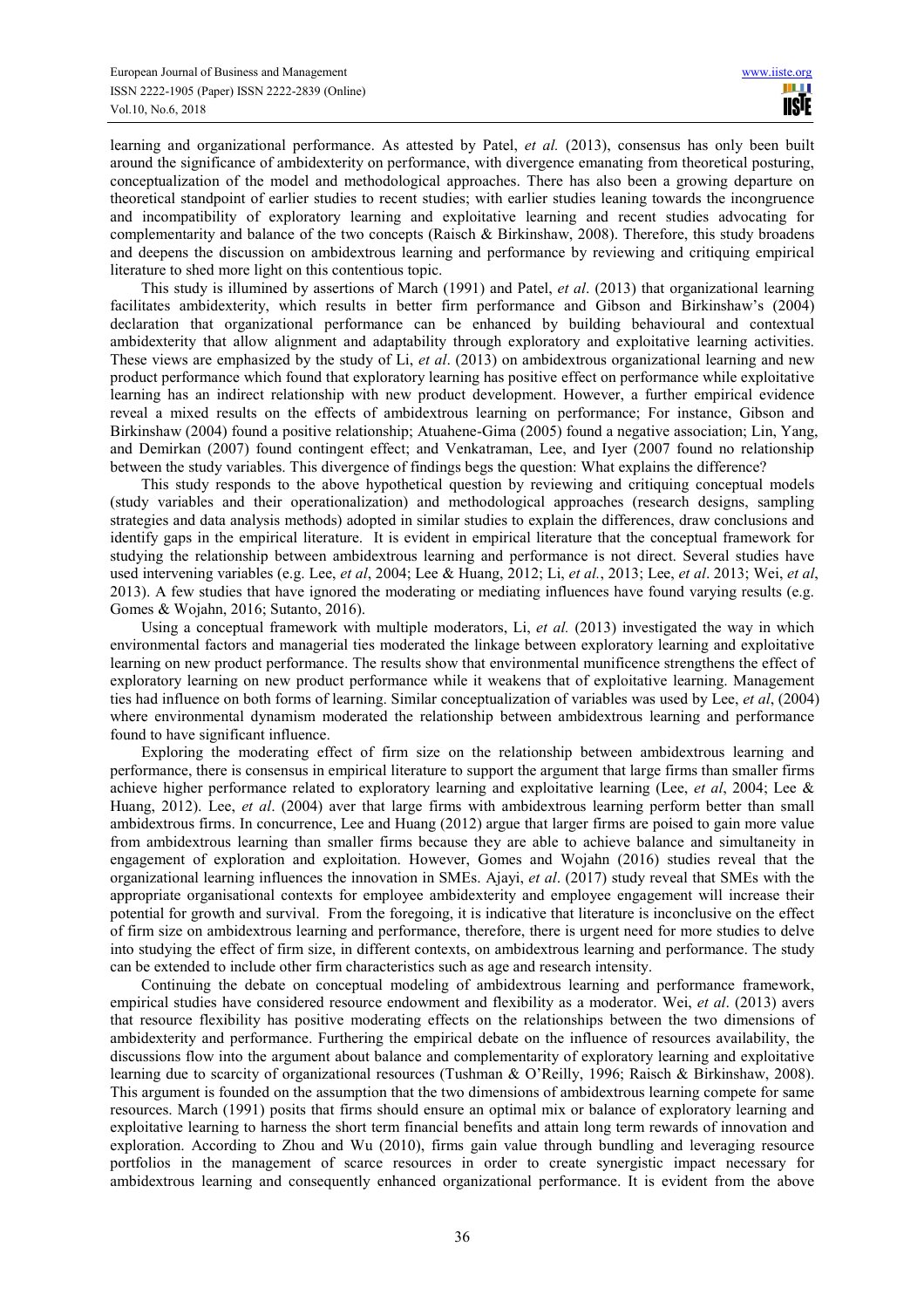discussion that the question of balance and optimal mix of exploratory learning and exploitative learning in face of scarce resources still lingers and the debate continues, which calls for more studies to help bridge the knowledge gap.

Organizational climate poses a great empirical discussion because of its conceptual and contextual nature. Empirical findings reveal that a firm's context, in terms of organizational climate, has an effect on knowledge acquisition, sharing and organizational ambidexterity activities. A positive organizational climate characterized by trust, cooperation, leadership support, information sharing, job autonomy, decision making, interaction, and team work will positively impact ambidextrous learning for improved organizational performance (Gibson & Birkinshaw, 2004; Collins & Smith, 2006). A climate of trusted interactions, autonomy, exchange of ideas and support is critical in inculcating innovative behaviour (Collins & Smith, 2006). Bowen and Stroff (2004) argue that organizational addresses the vulnerabilities confronting a firm. It is the positive climate alluded to earlier that creates a context for employees to freely share and exploit knowledge and pursue new knowledge. Such a climate forms an environment conducive for ambidextrous behaviour, with contradictory undertakings (Dirks & Ferrin, 2001).

Studies by various scholars conclude that ambidextrous organizational learning should be supported with firm-level climate that is characterized by job and role autonomy, trust, collaboration, shared codes and values, managerial support, and communication flow so as to build an organizational context that is conducive for exploratory learning and exploitative learning either simultaneously or singularly, a context that supports creative ideas and innovative behaviours to flourish, and a context that creates room for knowledge assimilation (Howell, *et al*., 1996; Nahapiet & Ghoshal, 1998; Collins & Smith, 2006). Organizational climate pervades all firm levels and its contextual impact is critical in fostering effectiveness of knowledge transfer and learning process (Gibson & Birkinshaw, 2004; Collins & Smith, 2006). Therefore, it is evident from empirical literature that organizational climate has effect on ambidextrous learning, knowledge assimilation, innovative behaviour and ultimately firm performance.

The human relations model has formed the basis for measurement of organizational climate since the 1970s as attested by Lawler and Weick (1970) dimensions of organizational climate which include employee autonomy, control level, rewards, employee involvement and consideration, and support. Other scholars over the decades influenced by the human relations model have considered the following measures: employee welfare, job and employee autonomy, employee participation, communication, decision making, trust and cooperation, and leadership support (e.g. Guest, 1998; Huselid, 1998; Gibson & Birkinshaw, 2004; Sun, *et al*., 2007; Becker & Huselid, 2011; Patel, *et al*., 2013). This study examines organizational climate as a moderator of the relationship between ambidextrous learning and performance and adapts the human relations model as the basis for identification of the measures of organizational climate.

Empirical literature has advanced innovative work behaviour and innovative capabilities as mediators of the link between ambidextrous learning and performance. Innovative work behaviour is critical to organizational sustained performance, future survival, and competitive advantage in the present (Janssen 2000). According to Keskin (2006), innovation has a positive effect on the organizational performance. It is argued by (March 1991) that organizational learning has a positive influence on innovative activities. A firm's innovative capability, which resides in its people, is driven by organizational learning. Ambidextrous learning shapes the extent of a firm's innovative activities (He & Wong, 2004; Cao, *et al*., 2009; Mei, 2014). According to Caniëls and veld (2016), innovative behaviour is influenced by a balance of ambidextrous activities. Gibson and Birkinshaw (2004) extends the debate by asserting that innovative work behaviour is higher among employees who engage in exploratory and exploitative learning. Individual employees who engage in ambidextrous activities achieve optimum performance derived from innovative work behaviour (Rosing, *et al,* 2011).

However, achieving a high level of innovation depends on the organizational climate, individual employee willingness, learning introduced in the organization and resources dedicated to innovation agenda (Janssen, 2000; Jong & Hartog, 2008). This explains to some extent the reasons why some firms are better at learning and innovation than others. To understand individual innovation, there is need to conceptualize innovation at employee level as a discretionary employee behaviour which is influenced by personality attributes rather than a general organizational attribute (Scott & Bruce, 1994). Therefore, the role of the firm is to build a climate that is supportive of innovation (Janssen, 2000). The main indicators of IWB as advanced by Scott and Bruce (1994) and promoted by Janssen (2000) include opportunity exploration, idea generation, championing and application behaviors. IWB encompasses activities such as generation of new and creative ideas, application of new knowledge, creating support for the new ideas, and implementation of the new ideas (Scott & Bruce, 1998; Jansen, 2000). The operationalization of the innovative work behaviour in extant literature is premised on the indicators promoted by Scott and Bruce (1994, 1998) and Janssen (2000).

This study focuses on building a link between ambidextrous learning, innovative work behaviour and performance. Innovative work behaviour, therefore, play a mediating role between ambidextrous learning and organizational performance linkage. Owing to widespread adoption and relevance, the measures used by Janssen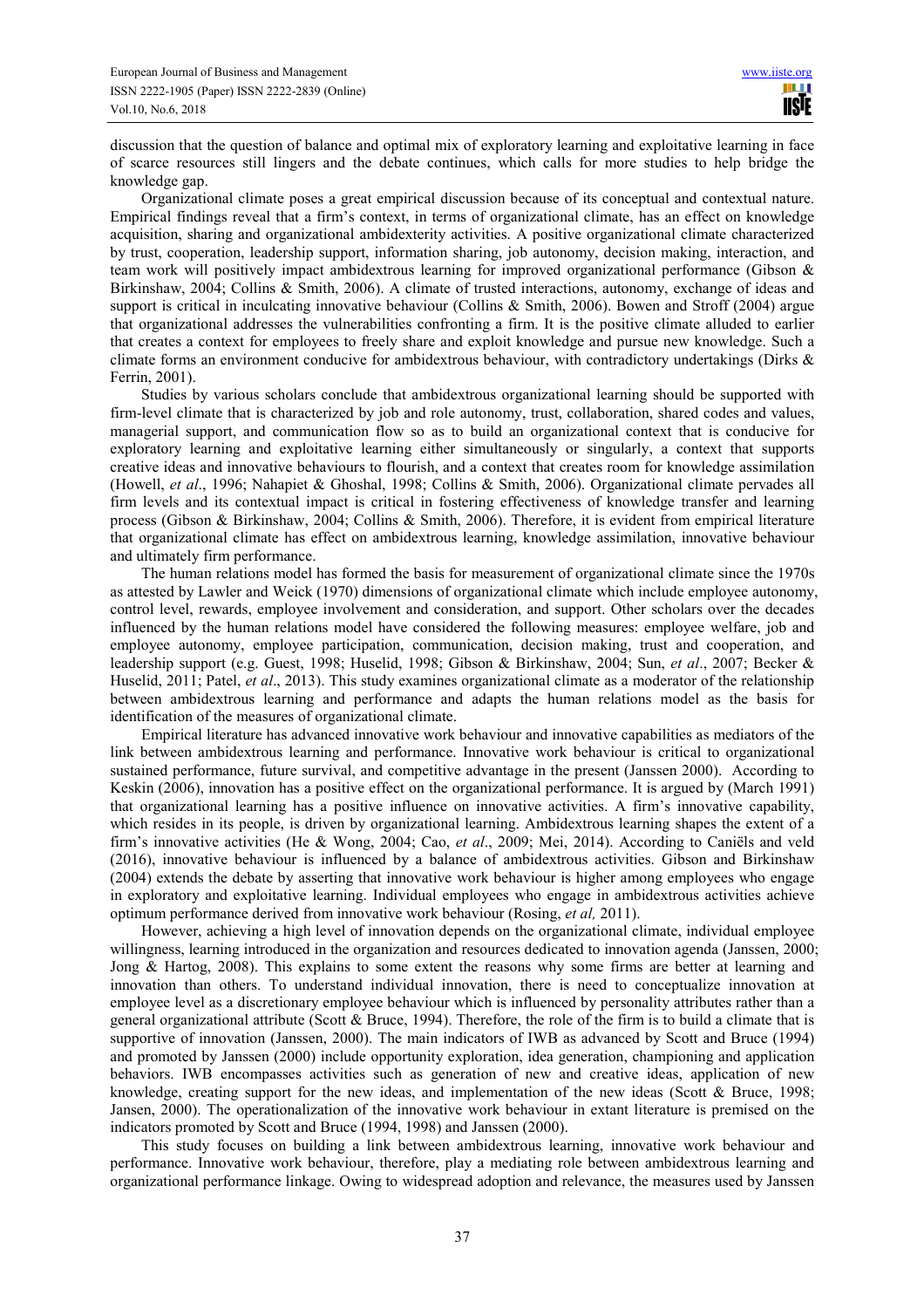(2000), that is, opportunity exploration, idea generation, championing (of the novel ideas and innovations) and application behaviors (implementation of the innovation in the firm) are recommended for adoption in this study.

Ambidextrous learning influences performance in dynamic environment. Organizations operate in dynamic environments characterized by technological changes, market competition, supplier market, market share pressures, government policy, globalization, fiscal policies and politics (Dess & Beard, 1984; Lee *et al*. 2011). Therefore, environmental dynamism impacts corporate strategy and ultimately performance. Organizational ambidexterity is contextual. It is dependent on micro and macro contexts of the firm. Volatile environments have greater impact on ambidextrous learning (Levinthal & March, 1993; Liao & Hu, 2007). Firms have to engage in exploratory learning in order to respond effectively to environmental changes and at the same time remain optimal, efficient and stable by engaging in exploitative learning (Levinthal & March, 1993; Lewin et al, 1999; Liao & Hu, 2007). Jansen, *et al* (2006) posits that environmental dynamism has positive and negative influence on exploratory learning and exploitative learning effects on performance respectively. Pressure from environmental changes necessitate a simultaneous deployment of both exploratory and exploitative learning in order to remain stable and leverage on the opportunities derived from aligning with business environment (Levinthal & March, 1993; Lewin et al, 1999; Liao & Hu, 2007). Ambidextrous organizations are more flexible to respond to environmental volatility (Ireland & Webb, 2007).

Studies on ambidexterity have been largely done at organizational level, however, scholars have called for focus to be shifted to employee level as human resource is the core base for organizational ambidextrous learning (e.g. Gibson & Birkinshaw, 2004; Kang & Snell, 2009; Raisch, *et al*, 2009; Li, *et al*, 2013; Wei, *et al*, 2013; Caniëls & Veld, 2016; Ajayi, *et al*, 2017). Studies by Ajayi, *et al*. (2017) revealed that firms that have developed appropriate contexts for ambidexterity characterized by effective employee engagement and support enhanced their growth and survival rate. Ajayi, *et al*. (2017) viewed employee ambidexterity in the same way as did Gibson and Birkinshaw (2004) who categorized ambidextrous learning into exploitative learning that involved application of new knowledge for short term objectives and exploratory learning to involving search for new knowledge and skills for innovative goals with long term objectives. According to Raisch *et al.* (2009), ambidextrous learning is influenced by employees' ambidextrous capabilities. Raisch *et al.* (2009) found positive correlation employee-level ambidexterity and organizational level ambidexterity. Adopting the propositions of Gibson and Birkinshaw (2004), Perez and Pastor (2013) describe employee ambidexterity in terms of employee's creative ability and integrative ability which mirrors exploration and exploitation respectively. Therefore, to effectively study ambidextrous learning, it is imperative to not only focus on organizational level but also on employee-level because as indicated earlier innovation, knowledge assimilation, and organizational contexts are subjects of employee attitudes, perceptions and behaviour.

Mom, *et al.* (2009) views employee ambidexterity as an orientation that is behavioural. Patel, *et al*. (2013) advances the concept by postulating that employee ambidexterity is contextual and that high performance work systems promote behavioural climate that nurtures ambidexterity at employee-level. Scholars have identified the indicators of employee ambidexterity as employee alignment and employee adaptability (Gibson & Birkinshaw, 2004; He & Wong, 2004; Junni, *et al*., 2013; Patel *et al*., 2013). Employee alignment is determined by an organizational context that is characterized by discipline and stretch and employee adaptability is determined by a climate of support and trust (Gibson & Birkinshaw, 2004). Contextually, this climate is one that features HPWS characterised by practices such as strategic job designs, selective recruitment, performance-based compensation, and intensive training (Gibson & Birkinshaw, 2004; Patel *et al*., 2013). Increasingly, there are calls for research that explores ambidexterity at the employee level (Birkinshaw & Gupta, 2013).

Reviewing the contextual and methodological approaches in empirical literature to explain inconsistences in the relationship between ambidextrous learning and performance, reveal a glut of empirical literature in the contexts of developed economies in the West and a scarcity of research in developing economies. Most studies have adopted descriptive research designs and inferential statistical methods for data analysis (e.g. Tsai, 2001; Lee, *et al*, 2004; Cao, *et al*, 2009; Junni, *et al*., 2012; Li, *et al.,* 2013; Wei, *et al*, 2013; Gomes & Wojahn, 2016; Sutanto, 2016; Ajayi, *et al*. 2017). For instance, Lee, *et al.* (2004) study focused on the manufacturing industry in United States, United Kingdom, Germany, and Japan. Using a longitudinal survey (four years; 1999 – 2003) with a sample of 1,740 firms, the study revealed a positive relationship between ambidextrous learning and performance. A study by Lee and Huang (2012) examined the relationships among knowledge stock, ambidextrous learning, and firm performance. Using a survey with a sample of 312 firms of high-tech in China, the study found positive correlation between aspects of ambidextrous learning, knowledge stock and organizational performance. The study used regression analysis to test hypothesis. Wei, Yi, and Guo, 2013 explored how firms should dynamically reconfigure resource portfolios to leverage organizational ambidexterity for new product development and to bring greater conceptual clarity to the notion of balance. Data collected data from 213 firms in China through a survey. The study revealed that relative exploratory dimension has an inverse U-shaped effect on new product development while the interactive dimension has a positive effect on new product development.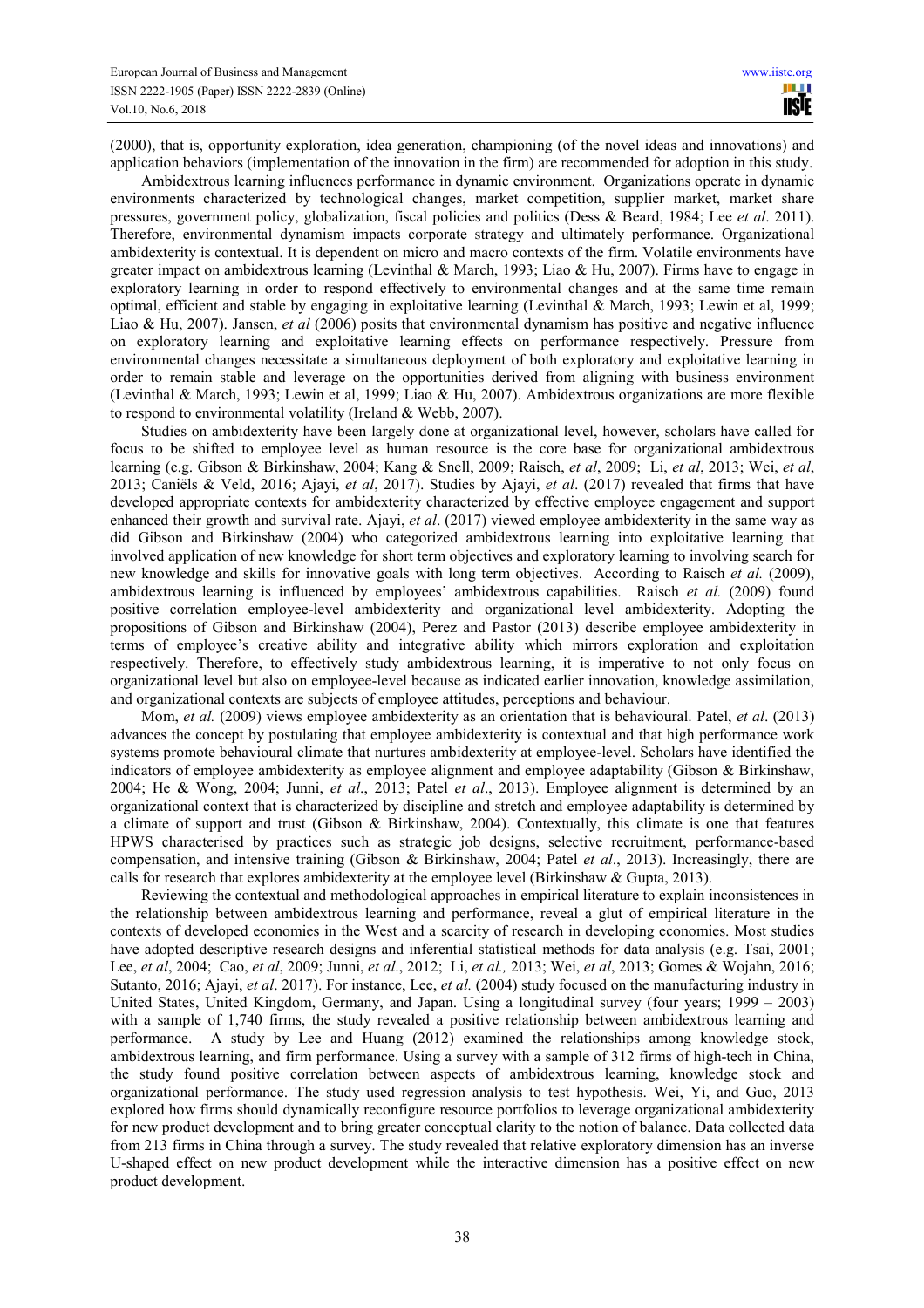Others studies used similar methodologies and contextual backgrounds. For example, Gomes and Wojahn (2016) mixed research design that utilized quantitative approaches, descriptive research design and causal design that applied cross-sectional survey methods. The study context was textile industry. Data was analyzed using structural equation modeling. The findings showed that learning positively impacts innovation but has insignificant effect on performance. Caniëls and veld, 2016 examined the extent to which exploration and exploitation at employee level influenced innovative work behaviour. The study used online survey among employees working in an organisational support unit of the Dutch Defense organisation. Polynomial regression with response surface analysis to test the effect of independent variables on innovative work behaviour. The results showed that a balance of ambidextrous activities influence innovative behaviour. The moderating effect of HPWS was not supported by data.

Recent studies have agreed with earlier studies. Sutanto, 2016 examined the influence of organizational learning capability and organizational creativity on organizational innovation. This research used purposive random sampling method which involved 179 lecturers from all universities in East Java Province of Indonesia. Data was Analyzed using inferential statistics. The results indicated that organizational learning capability and organizational creativity influenced organizational innovation, partially and simultaneously. Ajayi, *et al*., 2017 examined the linkages between the organisational context, employee ambidexterity and employee engagement. Using Cross sectional design, a sample of 200 SMEs were selected from across Nigeria. The study adopted mixed methods research methodology. The findings show that SMEs with the appropriate organisational contexts for employee ambidexterity and employee engagement will increase their potential for growth and survival.

Earlier works which support ambidexterity impact on performance albeit with new dimensions include Levinthal and March (1993), Tushman and O'Reilly (1996), Gibson and Birkinshaw (2004), Lubatkin, *et al.* (2006), Raisch and Birkinshaw (2008), Cao, *et al*., (2009) and Zhang (2009). Studies by Gibson and Birkinshaw (2004) showed a positive association between ambidextrous learning and firm performance in a survey of 41 firms at business-level unit. Similarly, Lubatkin, *et al.* (2006) established a strong positive relationship between learning ambidexterity and organizational performance using a survey of 139 firms in the SMEs sector in England. Cao, *et al*. (2009) findings were similar as they showed a linear relationship on performance of firms in China.

However, scholars differ on the achievement of ambidexterity balance. Tushman and O'Reilly (1996) and Raisch and Birkinshaw (2008) hold the view that firms that engage in combination or balance of the exploratory and exploitative learning activities are poised for greater performance than firms which engage in exclusively one dimension of ambidexterity. On the contrary, other scholars such as Smith and Tushman (2005) argue that overemphasis on either dimension at the expense of the other will result in unfavorable outcomes. For instance a focus on exploitative activities may lead to inertia making the organization inflexible and unresponsive to environmental changes, while over focusing on exploration may lead to financial crisis and under exploitation of resources. Junni, *et al*., (2012) calls for trade-offs between the ambidextrous learning dimensions. In foresight, March (1991) advocates for optimal blend of exploratory learning and exploitative learning to leverage both short and long term benefits of ambidexterity.

The measures used for ambidextrous learning in empirical literature have largely been informed by March (1991) seminal work. The operationalization of the concepts of exploration and exploitation in research transcending the last two decades has been understood and studied using the prism built by March (1991), albeit with slight adjustments to suit research objectives (e.g. Tushman & O'Reilly, 1996; Katila & Ahuja, 2002; Gibson & Birkinshaw, 2004; Atuahene-Gima, 2005; Auh & Menguc, 2005; Atuahene-Gima & Murray, 2007; Cao, *et al*., 2009; Li, *et al*., 2010; Raisch & Birkinshaw, 2008; Li, *et al*., 2013; O'Reilly & Tushman; 2013; Wei, *et al.* 2013; Sutanto, 2016; Ajayi, *et al*., 2017). The measures of ambidextrous learning as advanced by March (1991) are two dimensional: exploration whose indicators are referenced by constructs of search, variation, risk taking, experimentation, play, flexibility, discovery and innovation; and exploitation whose indicators have constructs such as refinement, choice, production, efficiency, selection, implementation and execution.

For instance, Li, *et al*. (2013) built on existing research and adopted Atuahene-Gima (2005) measures of competence exploration which entailed acquisition of new technological skills, new product and process development skills, new managerial and organizational skills for innovation, acquisition of new innovation skills; and competence exploitation measured in terms of search for knowledge that refines existing processes and technologies and solutions, information and ideas that enhance productivity and avoid mistakes, search for existing technologies and methods and problem solving techniques in product development, information to improve current projects and markets and use of knowledge relevant to ongoing project experiences.

Slightly different approach was adopted by Lee and Huang (2012) who aligned their measures with what had been advanced earlier (e.g. Katila & Ahuja, 2002; He & Wong, 2004) in which they measured exploratory learning in terms of accumulation of new knowledge and skills exploitative learning in terms of accumulation of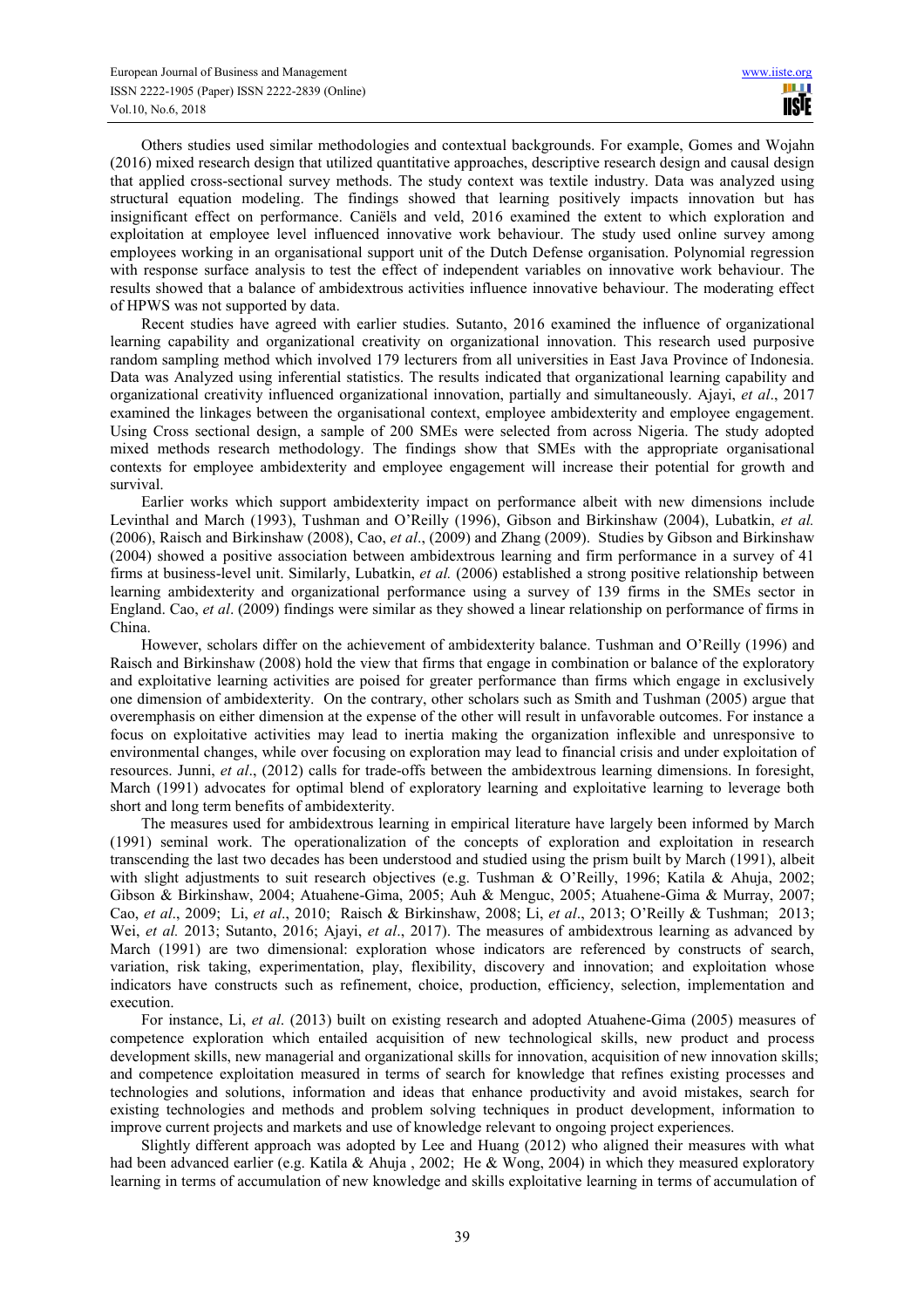learning experiences. On the other hand, Wei, *et al.* (2013) adapted the scale of measures developed by Atuahene-Gima and Murray (2007) which challenges He and Wong (2004) and Lee and Huang (2012) measures for lack of dimensional measures in the continuum of ambidexterity and for its narrow perspective of the concept. The measures adapted by Wei, *et al.* (2013) focused on exploitative component measured in terms of search for information that refines common methods and ideas in solving problems, information and ideas that can be implemented to ensure productivity and avoid mistakes, search for proven methods and solutions to product development problems, information to improve current projects and markets and use of knowledge related to existing project experiences. The exploratory component was measured in terms of acquisition of new knowledge involving experimentation and risk taking, new knowledge of markets, technologies and product development beyond current experiences and scope. The study proposes the adaptation of the measures used by Li, *et al.* (2013) and Wei, *et al*. (2013).

Measurement of organizational performance in empirical studies reveal a multi-dimensional approach. Scholars have adopted different models informed by the objectives and scope of their studies. For instance, Li*, et al.* (2013) building on studies by Atuahene-Gima (2005) used financial indicators, ratio of new product sales to total sales, to measure new product performance. Lee and Huang (2012) measured firm performance in terms of returns on assets (ROA). Gomes and Wojahn (2016) measured performance in terms of customer loyalty, sales growth, profitability and return on investment. A more precise scale of measure of organizational performance relevant in the HRM domain was developed by Delaney and Huselid (1996). The scale has gained widespread adoption in HRM literature (e.g. Gibson & Birkinshaw, 2004; Guest*, et al*. 2004; Raisch & Birkinshaw, 2008; Andriopoulos & Lewis, 2009; Katou & Budhwar, 2010; Patel *et al*. 2013). According to the Sink and Tuttle Model (1989), organizational performance indicators include effectiveness, efficiency, quality of product/ service, productivity level, quality of employee relations, innovativeness, and profitability. The scale contains performance indicator items which include quality of product; new product development; attraction of talent; talent retention; customer satisfaction; and employee relations. We propose the adaptation of Delaney and Huselid (1996) scale of non-financial measures, the Sink and Tuttle Model (1989), Deming's Model (1982) and Kaplan and Norton's balanced scorecard (1992, 1996).

### *2.2.2 Research Gaps*

Research agrees on the fact that individuals may act as important agents of ambidextrous learning and on the fact that people management play a pivotal role in facilitating organizational learning (Ketkar & Puri, 2017). Perez and Pastor (2013) aver that there is scarcity of research that point to the role of human resource management (HRM) on ambidextrous learning. Ketkar and Puri (2017) decries the urgent need for research on ambidextrous Human Resource practices impact on performance at an individual level. In spite of the acknowledgement in literature that employee are at the heart of ambidexterity, including organizational learning, innovation and performance, there is limited literature on the mediating effect of employee ambidexterity on the relationship between its antecedent, organizational learning, and performance (Gibson & Birkinshaw, 2004; He & Wong, 2004; Lubatkin, *et al*. 2006; Raisch & Birkinshaw, 2008; Patel, *et al*., 2013). Research on ambidexterity at the individual employee level of analysis is limited (Raisch & Birkinshaw, 2008; Birkinshaw & Gupta, 2013; Caniëls & Veld, 2016). The call for empirical studies at an individual employee level of analysis (Ketkar & Puri, 2017) has been responded recently by a few scholars including O'Reilly and Tushman (2011), Ajayi, *et al.* (2017), and Ketkar and Puri, (2017). Empirically, there is very little information about the impact of employee explorative and exploitative activities on innovative work behaviour and firm performance (Zacher et al., 2014). Research on ambidextrous learning and performance in the developing world context is limited (Ajayi, *et al*. (2017). Empirical studies on the concepts of ambidextrous learning and performance have to a large extent been based in Western contexts, including USA, UK, Germany, Japan, China, Turkey, and Taiwan (March, 1991; Tsai, 2001; Gibson & Birkinshaw, 2004; Cao *et al*., 2009; Li, *et al*., 2012; Lee & Huang, 2012; Patel, *et al*., 2013; Mei, 2014). This points to a contextual gap in extant literature in the study of ambidextrous learning and performance as Ajayi, *et al*. (2017) posit that evidence drawn in Western context may not be replicated in other contexts. Baker and Sinkula (2007) and Jiang and Li (2008) aver that ambidextrous activities of a firm should be studied and understood within the micro and macro contexts they operate in. Lee and Huang (2012) recommended the need for future research to take into account the contingency effect of industrial diversity. Li, *et al*., (2013) calls for further research and focusing on contextual differences in emerging economies. Wei, *et al* (2013) avers that research has focused mainly on general sampling hence its findings are not industry-specific. This posturing by Wei, *et al* (2013) points to the earlier assertions that ambidextrous learning configuration should be industryspecific for greater impact on organizational performance (e.g. March, 1991; Gibson & Birkinshaw, 2004; He & Wong, 2004). Therefore, there is a need for more industry-specific research on ambidextrous learning and performance with varying configurational models.

Despite numerous studies on the relationship between ambidextrous organizational learning and performance (e.g. March, 1991; Tushman *et al*., 2004; Tushman & O'Reilly, 1996; Gibson & Birkinshaw, 2004; He & Wong, 2004; Yalcinkaya *et al*., 2007; Cao *et al*., 2009; Li, *et al*., 2013; Lee & Huang, 2012; Patel, *et al*.,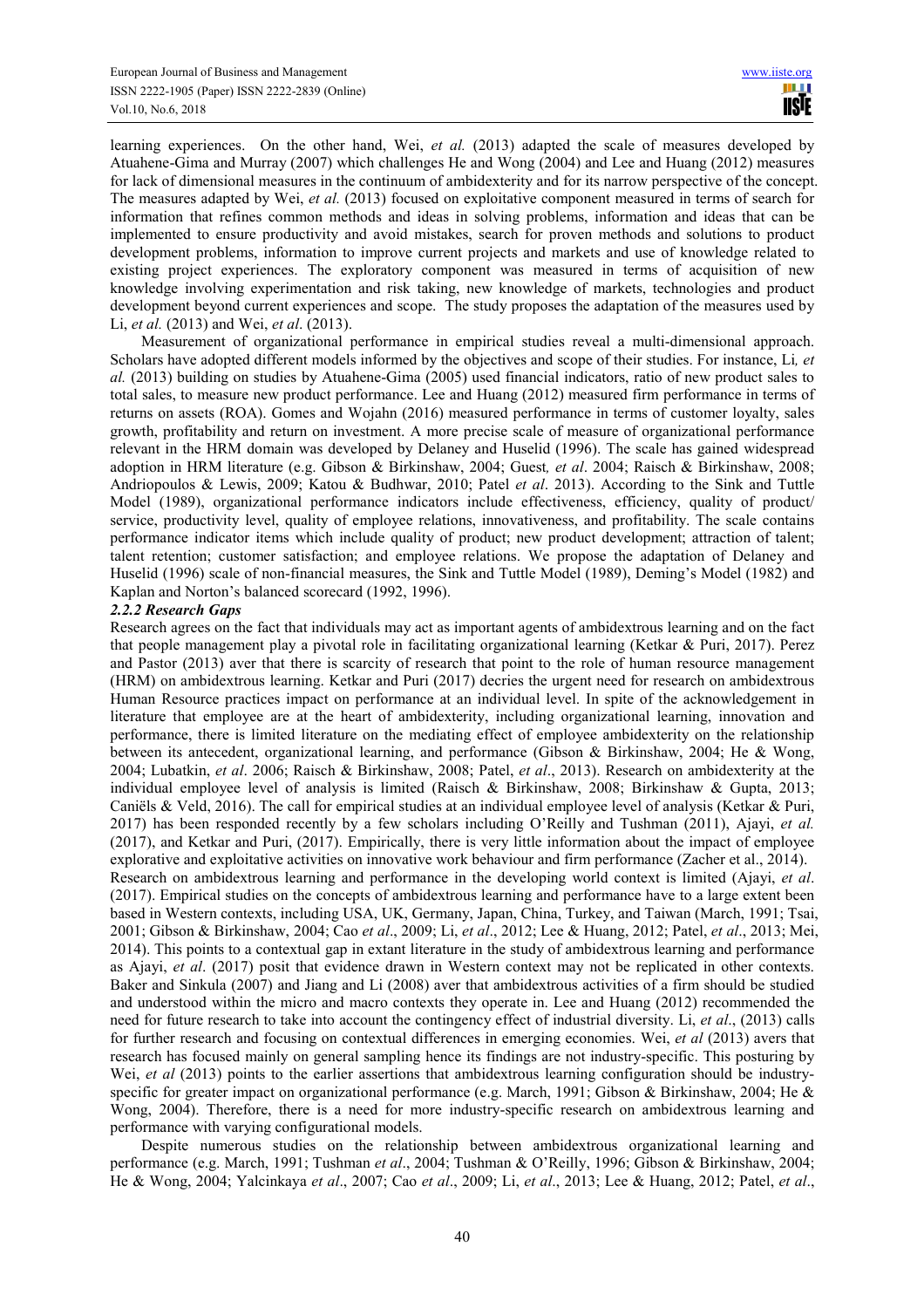2013; and Mei, 2014), extant literature is not conclusive. Some studies argue that ambidexterity dimensions of exploratory learning and exploitative learning are not compatible because they compete for scarce organizational resources and others postulating a combination or balance between exploitation and exploration activities (March, 1991; Tushman & O'Reilly, 1996; Gibson & Birkinshaw, 2004; Li, *et al*., 2013). Other scholars argue that the two dimensions may have conflicting impact on organizational performance (e.g. Auh & Menguc, 2005; Atuahene-Gima & Murray, 2007; Li et al., 2010). Katila and Ahuja (2002) argue that exploratory and exploitative learning originate from contradictory knowledge-processing capabilities. Some scholars have invited discussions on how both can be achieved at the same time (Raisch & Birkinshaw, 2008; Jalonen & Lo¨nnqvist, 2009).

A review of extant literature reveals a conceptual gap. In spite of the increasing efforts to determine the antecedents (e.g. organizational structure, context, leadership) and moderating factors (e.g., environmental dynamism, market competitiveness) of organizational ambidexterity, there are still several gaps on the ambidexterity research (Lackner *et al*., 2011; Raisch and Birkinshaw, 2008; Raisch *et al*., 2009; Perez & Pastor, 2013). Scholars (e.g. March, 1991; Raisch & Birkinshaw, 2008; Li *et al*., 2010) argue that the ambidextrous infrastructure for performance is conceptual. The antecedents and moderating influences of ambidextrous learning on organizational performance has not fully been exhausted (Li, *et al*., 2013). Environmental exigencies, resource flexibility and management ties remain the major influencing factors studied in ambidexterity literature (Mei, 2014). There has been a persistent call for empirical studies utilizing different conceptual models in order to enhance the insights into the ambidextrous learning and performance architecture and framework (Raisch  $\&$ Birkinshaw, 2008; Li *et al*., 2010; Gomes & Wojahn, 2016).In addition, Caniëls and veld (2016) decries a limitation of extant research on the effects of ambidextrous learning on innovation. Empirical literature does not provide much guidance on how firms can achieve innovative performance through ambidextrous learning. Despite the acceptance that ambidextrous learning is best employed at individual level there is limited literature to support the argument that innovative work behaviour mediates the relationship between ambidextrous learning and performance.

# **3. Conclusions and Recommendation**

### *3.1 Conclusions*

The study on ambidextrous learning and organizational performance is anchored on the theory of organizational learning ambidexterity. This is supported by knowledge based view (KBV), learning assimilation theory, dynamic resource management view, AMO, innovative work behaviour, and strategic human resource management perspectives. Exploitative learning ascertain organizations efficiency and stability while exploratory learning provide organizations innovative capability and flexibility necessary for growth. Ambidextrous learning impact on performance is hinged on effective HRM infrastructural support that is observable and managed at the employee level as the employees' extent of exploratory and exploitative learning will influence the extent of innovative work behaviour. A firm will gain competitive advantage derived from innovative activities only to the extent to which it disseminates and exploits organizational knowledge internally. Innovative work behaviour is critical to organizational sustained performance, future survival, and competitive advantage in the present (Janssen 2000; Gibson & Birkinshaw, 2004; Tushman, *et al*., 2004; Andriopoulos & Lewis, 2008; Patel, *et al*., 2013). Therefore, Innovative work behaviour and innovative capabilities are mediators of the link between ambidextrous learning and performance.

Ambidextrous activities of a firm should be studied and understood within the micro and macro contexts they operate in. Further, contingency effects of industrial diversity influence the impact of ambidextrous learning on performance (Collins & Smith, 2006). Therefore, ambidextrous learning configuration should be industryspecific for greater impact on organizational performance (Wei, *et al*. 2013). Past research is replete with knowledge gaps. Finding from empirical studies are contradictory and inconclusive particularly on the impact of ambidextrous learning on different indicators of organizational performance. In addition, configuration and conceptual frameworks for studying the linkage between ambidextrous learning and performance is limited. Future research should be conducted in developing contexts which have largely been overlooked in past studies.

# *3.2 Recommendation for Future Research*

# *3.2.1 Proposed Conceptual Model*

The link between the study variables (ambidextrous learning and performance) shall be moderated by environmental dynamism and mediated by innovative work behaviour as shown in the proposed conceptual framework Fig 1.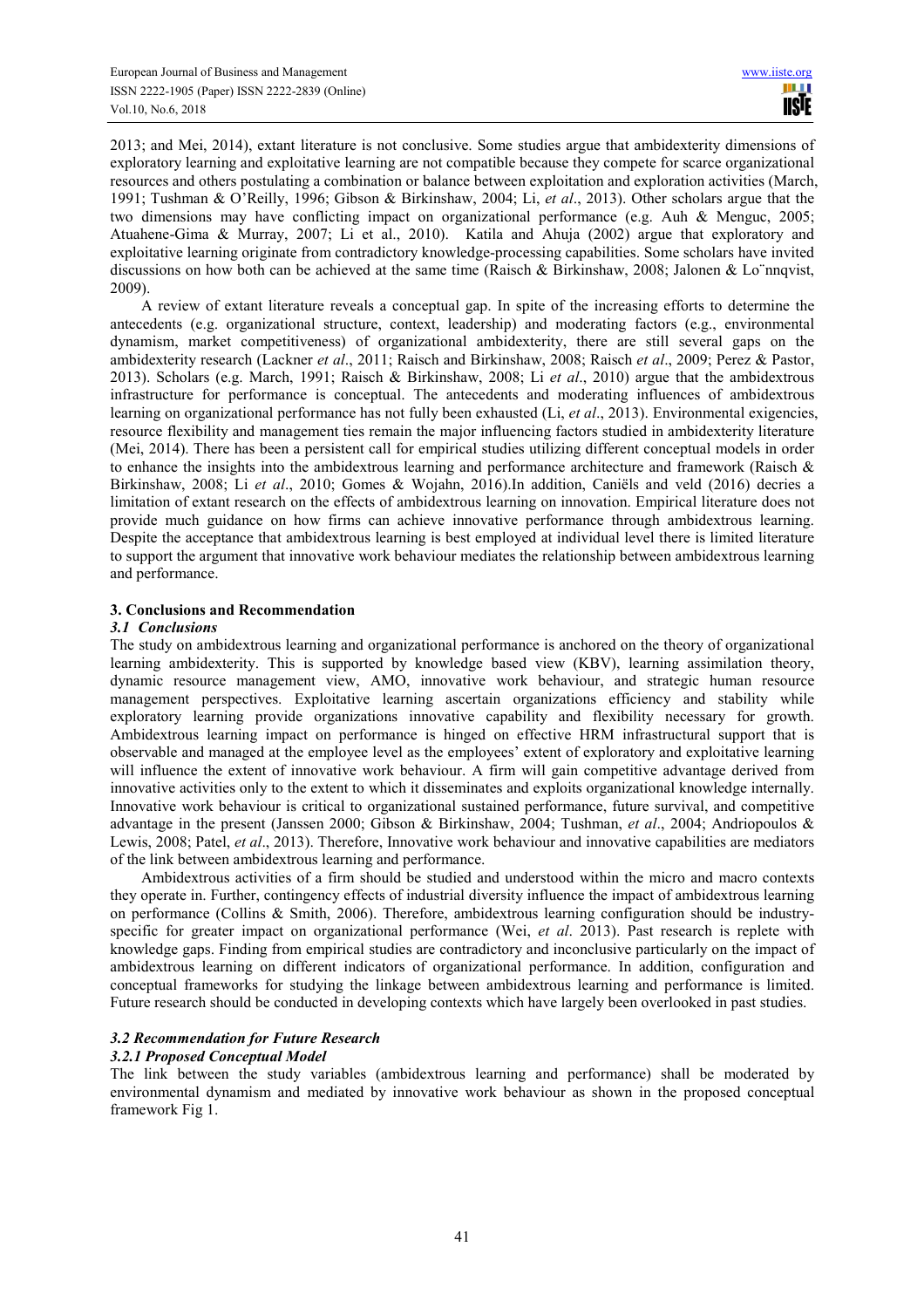

Moderating Variable

*Figure 1: Proposed Conceptual Framework* 

Drawing from the above conceptual framework, it is hypothesized that:

- $H<sub>01</sub>$ : There is no relationship between exploitative learning and organizational performance
- $H<sub>02</sub>$ : There is no relationship between exploratory learning and organizational performance
- H03: Environmental dynamism has no moderating effect on the relationship between ambidextrous learning and organizational performance
- H04: Innovative work behaviour has no mediating influence on the relationship between ambidextrous learning and organizational performance

# *3.2.2 Proposed Measurement of Variables and Research Methodology*

To measure ambidextrous learning, this study proposes the adaptation of the measures used by Li, *et al.* (2012) and Wei, *et al*. (2013) which builds on the scale of measures developed by Atuahene-Gima and Murray (2007). The measures include search for information that refines common methods and ideas in solving problems, information and ideas that can be implemented to ensure productivity and avoid mistakes, search for proven methods and solutions to product development problems, information to improve current projects and markets and use of knowledge related to current project experiences. The exploratory component will be measured in terms of acquisition of new knowledge involving experimentation and risk taking, new knowledge of markets, technologies and product development beyond current experiences and scope. The study proposes the adaptation of indicators and measures identified and advanced by other scholars (e.g. Gibson & Birkinshaw, 2004; Mom, *et al.* 2009; Patel *et al*., 2013; Zacher *et al.,* 2014; Marjolein & Monique, 2016).

This study proposes the adaptation of integrated measures from Delaney and Huselid (1996) scale of nonfinancial measures, the Sink and Tuttle Model (1989), Deming's Model (1982) and Kaplan and Norton's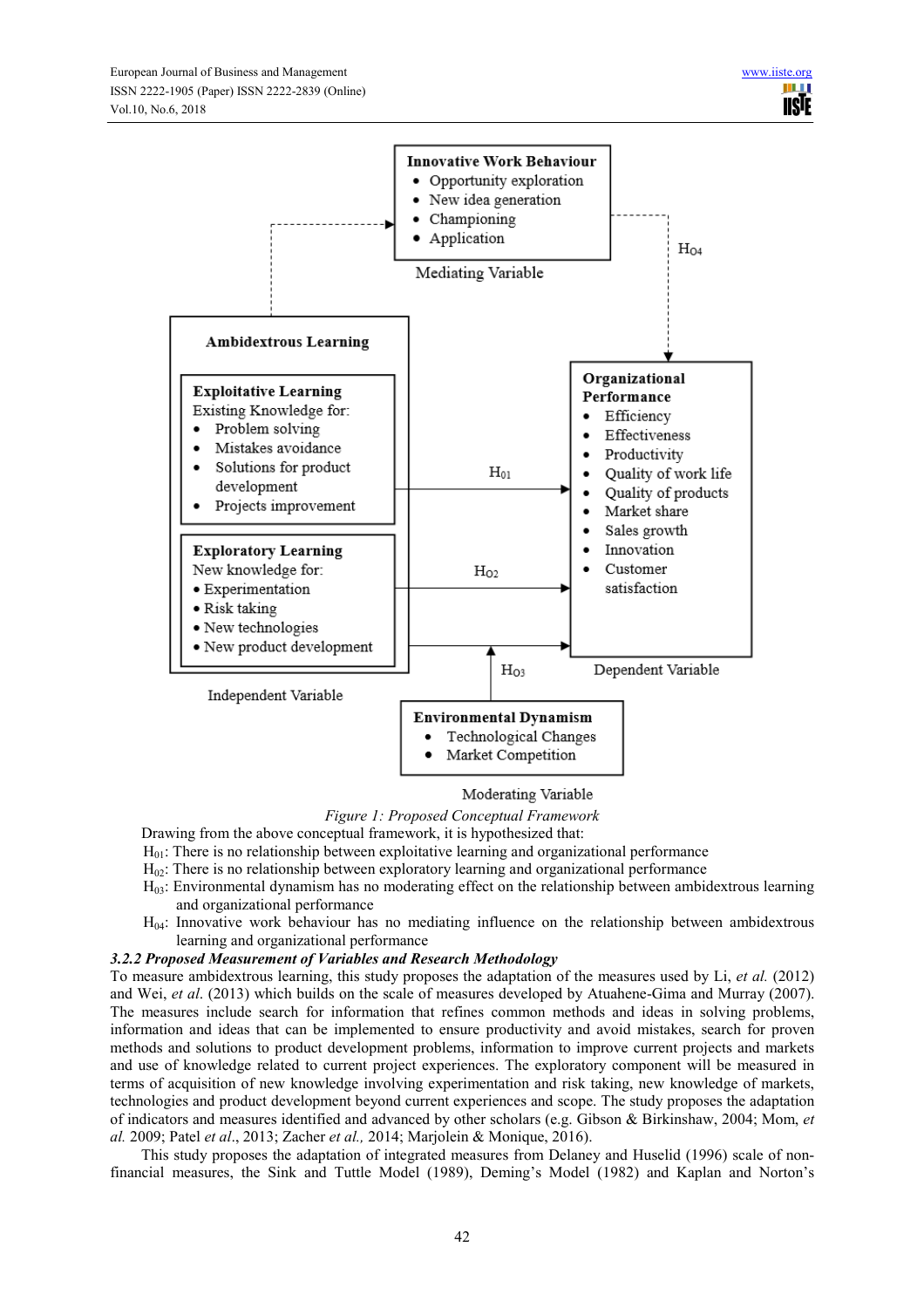balanced scorecard (1992, 1996). The proposed scale contains performance indicators items which include market share, sales growth, innovation, customer satisfaction, efficiency, effectiveness, productivity, quality of products, and quality of work life. Innovative work behaviour will be measured by adopting the nine-item measure from Janssen (2000), who based it on the scale for individual innovative behaviour in the workplace created by Scott and Bruce (1994). This indicators are opportunity exploration, idea generation, championing and application behaviors. In line with empirical literature, environmental dynamism measures shall be adapted from existing research (e.g. Dess & Beard, 1984; Lewin *et al.*, 1999; Jansen, *et al*., 2006; Ireland & Webb, 2007; Liao & Hu, 2007; Lee *et al*. 2011; Li, *et al*. 2012). This study proposes for the control for firm size and employee characteristics. Control for firm size shall be measured by the number of employees in an organization in the past three years. In addition at employee level, this study proposes control for age (measured in years) and educational level (higher scores reflect higher educational levels) of employees, as both might have an influence on innovative work behaviour (Janssen, 2000).

On research methodology, this study proposes the adoption of positivist research philosophy and descriptive and explanatory research design for the study of ambidextrous learning and performance. The design is more reliable and suitable in determining and producing the relationship models between study variables (Saunders, Lewis & Thornhill, 2009). Since the impact of exploratory learning takes time to be experienced, longitudinal survey method would be ideal. Podsakoff and Organ (1986) method of using two complementary questionnaires for top management in order to reduce common method variance bias in survey instrument should be adopted (Li, *et al*. (2013). Reliability and validity of data collection instrument should be assessed on two fronts: composite reliability shall be used to assess the inter-item consistencies indicated by Cronbach's alpha (Nunnally, 1978) in which a reliability coefficient of 0.7 or higher should be considered adequate; convergent validity shall be used to estimate the extent to which the items on a variable measure the theoretical construct in which a loading of 0.7 or higher shall be considered adequate (Fornell & Larcker (1981). This approach builds on existing research (Wei, *et al*. (2012). Further, the study proposes the use of both descriptive statistics and inferential statistics in data analysis (Cooper & Schindler, 2006; Saunders *et al*., 2009).

### **References**

- Ahuja, G., Lampert, C.M. (2001). Entrepreneurship in the large corporation: a longitudinal study of how established firms create breakthrough inventions. *Strategic Management Journal,* 22 (6-7): 521–543.
- Ajayi, O. M., Odusanya, K. & Morton, S. (2017). Stimulating employee ambidexterity and employee engagement in SMEs. *Management Decision*, 55 (4): 662-680,
- Alvarez, S. A., & Barney, J. B. (2007). Discovery and creation: Alternative theories of entrepreneurial action. *Strategic Entrepreneurship Journal*, 1(1): 11–26.
- Andriopoulos, C., & Lewis, M. W. (2008). Exploitation-exploration tensions and organizational ambidexterity: Managing paradoxes of innovation. *Organization Science,* 20(4): 696–717.
- Appelbaum, E., Bailey, T., Berg, P., & Kalleberg, A.L. (2000). *Manufacturing Advantage: Why Highperformance Work Systems Pay-off.* London: Cornell University Press.
- Argyris, C. and Scho¨n, D.A. (1978). *Organizational Learning: A Theory of Action Perspective.* Reading, MA: Addison-Wesley
- Armstrong, C., Flood, P.C., Liu, W., MacCurtain, S., & Mkamwa, T. (2010). The Impact of Diversity and Equality Management on Firm Performance: Beyond High Performance Work Systems. *Human Resource Management*, 49(6): 977–998.
- Atuahene-Gima, K. & Murray, J.Y. (2007). Exploratory and exploitative learning in new product development: a social capital perspective on new technology ventures in China. *Journal of International Marketing,* 15(2): 1–29.
- Auh, S. & Menguc, B. (2005). Balancing exploration and exploitation: the moderating role of competitive intensity. *Journal of Business Research,* 58(12): 1652–1661.
- Baker, W. E., & Sinkula, J. M. (1999). The synergistic effect of market orientation and learning orientation on organizational performance. *Journal of the Academy of Marketing Science*, *27*(4): 411–427
- Baker, W.E. & Sinkula, J.M. (2007). Does market orientation facilitate balanced innovation programs? An organizational learning perspective. *Journal of Product Innovation Management*, 24: 316-34.
- Bapuji, H. & Crossan, M. (2004). From questions to answers: Reviewing organizational learning research. *Management Learning*, *35*(4): 397–417.
- Becker, B., & Huselid, M.A. (1998). High Performance Work Systems and Firm Performance: A Synthesis of Research and Managerial Implications, *in Research in Personnel and Human Resource Management*, ed. G.R. Ferris, Greenwich, CT: JAI Press
- Benner, M. J., & Tushman, M. L. (2003). Exploitation, exploration and process management. *Academy of Management Review, 28*: 238–256.
- Birkinshaw, J., & Gupta, K. (2013). Clarifying the distinctive contribution of ambidexterity to the field of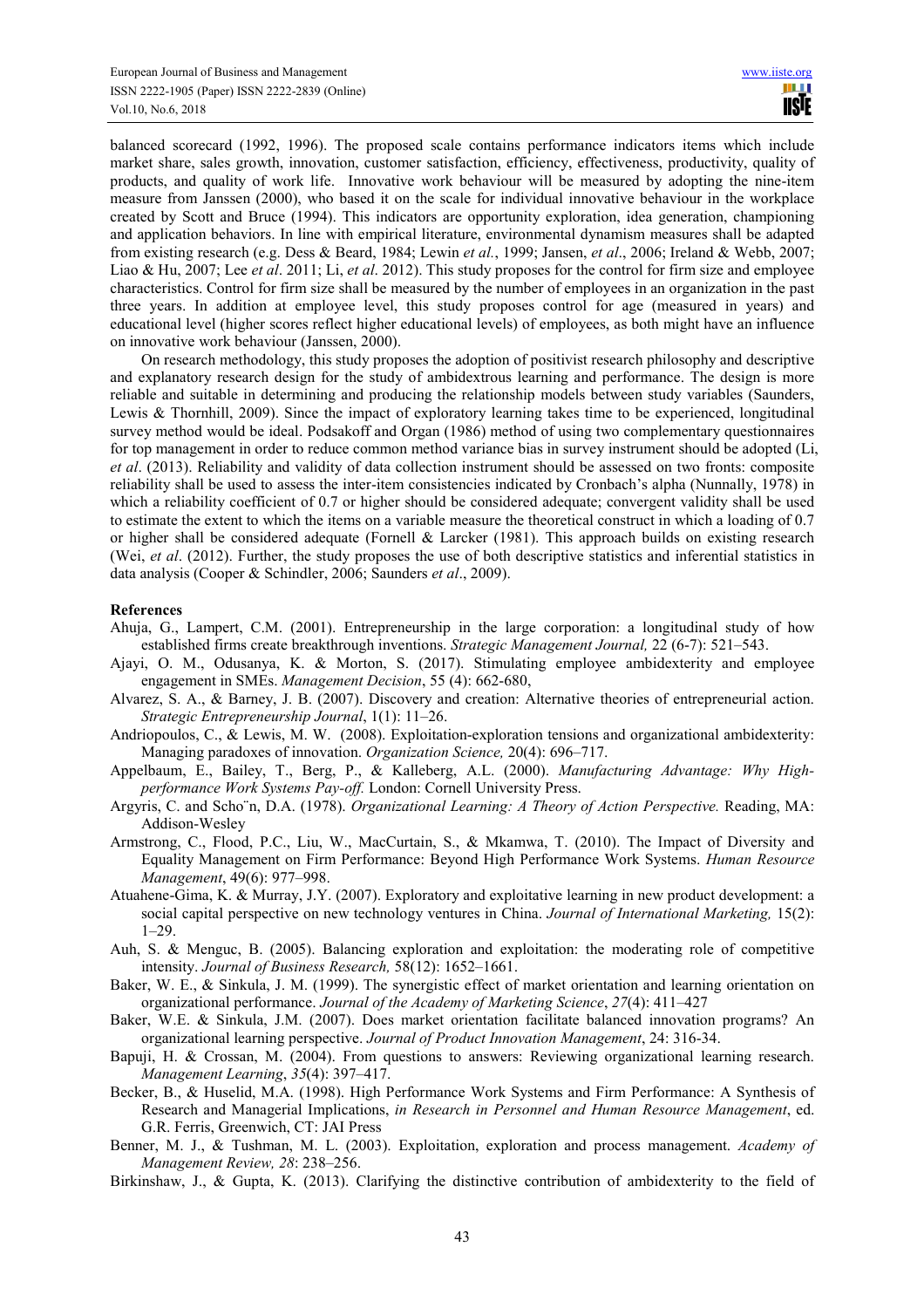organization studies. *Academy of Management Perspectives, 27*: 287–298.

- Boselie, P., Dietz, G., & Boon, C. (2005). Commonalities and Contradictions in HRM and Performance Research. *Human Resource Management Journal*, 15: 67–94.
- Boxall, P., & Purcell, J. (2011). *Strategy and human resource management*. 3<sup>rd</sup> edition. Basingstoke: Palgrave Macmillan.
- Boxall, P., & Macky, K. (2009). Research and Theory on High-Performance Work Systems: Progressing the High-Involvement Stream. *Human Resource Management Journal*, 19 (1): 1–21.
- Burns, T. & Stalker, G.M. (1961). *The Management of Innovation*. London: Tavistock.
- Camps, J. & Luna-Arocas, R. (2012). A matter of learning: How human resources affect organizational performance. *British Journal of Management*, *23*(1): 1–21.
- Camps, J., Alegre, J., & Torres, F. (2011). Towards a methodology to assess organizational learning capability: A study among faculty members. *Inter-national Journal of Manpower*, *32*(5/6): 687–703.
- Cao, Q. Gedajlovic, E. & Zhang, H. (2009). Unpacking organizational ambidexterity: dimensions, contingencies, and synergistic effects. *Organization Science,* 20 (4): 781–796.
- Chiva, R., & Alegre, J. (2005). Organizational learning and organizational knowledge: Towards the integration of two approaches. *Management Learning*, *36*(1): 49–68.
- Chiva, R., Alegre, J., & Lapiedra, R. (2007). Measuring organizational learning capability among the workforce. *International Journal of Manpower, 28* (3/4): 224–242.
- Cohen W. & Levinthal, D. (1990). Absorptive capacity: a new perspective on learning and innovation. *Administration Sci*ence, 35(1): 128–152
- Delaney, J.T., & Huselid, M.A. (1996). The Impact of Human Resource Management Practices on Performance in for-Profit and Nonprofit Organizations. *Academy of Management Journal*, 39: 949–969.
- Delery, J., & Doty, D. (1996). Modes of Theorizing in Strategic Human Resource Management: Tests of Universalistic, Contingency and Configurational Performance Predictions. *Academy of Management Journal*, 39(4): 802–835.
- Dess, G.G. & Beard, D.W. (1984). Dimensions of organizational task environments. *Admininistration Science,*  29; 52-73
- Drucker, P.F. (1986). *Innovation and Entrepreneurship: Practice and Principles*. New York: Harper Business.
- Duncan, R. (1976). The ambidextrous organization: Designing dual structures for innovation. *In the Management of Organizational Design,* edited by R. Kilman and L. Pondy. New York: North Holland: 167- 188.
- Easterby-Smith, M. & Lyles, M. A. (2003). Introduction watersheds of organizational learning and knowledge management. *In the Blackwell handbook of organizational learning and knowledge management*. Edited by M. Easterby-Smith and J. Burgoyne. Malden/USA: Blackwell.
- Etzioni, A. (1960). Two approaches to organizational analysis: a critique and suggestion. *Administrative Science Quarterly*. 5: 257-258
- Floyd, S.W. & Lane, P.J. (2000). Strategizing throughout the organization: managing role conflict in strategic renewal. *Academy of Management Review*, 25: 154-77.
- Gibson, C. B., & Birkinshaw, J. (2004). The antecedents, consequences, and mediating role of organizational ambidexterity. *Academy of Management Journal, 47*: 209–226.
- Gomes, G. & Wojahn, R.M. (2016). Management Organizational learning capability, innovation and performance: study in small and medium-sized enterprises (SMES).
- Goodman, P. S. & Pennings, J. M. (1977). *New perspectives on organizational effectiveness*. San Francisco London: Jossey-Bass Publishers.
- Grant, R. M. (1996). Toward a Knowledge-based Theory of the Firm. *Strategic Management Journal*, 17(winter): 109-122
- Guest, D., and Hoque, K. (1996). National Ownership and Human Resource Management in UK Greenfield Sites. *Human Resource Management Journal*, 6(4): 50–74.
- Guest, D.E. (1987). Human Resource Management and Industrial Relations. *The Journal of Management Studies*, 24(5): 503–521.
- Guest, D.E. (1997). Human Resource Management and Performance: A Review and Research Agenda. *The International Journal of Human Resource Management*, 8(3): 263–276.
- Guest, D.E. (2011. Human Resource Management and Performance: Still Searching for Some Answers. *Human Resource Management Journal*, 21(1): 3–13.
- Guest, D.E., & Conway, N. (2011). The Impact of HR Practices, HR Effectiveness and A "Strong HR System" on Organisational Outcomes: A Stakeholder Perspective. *The International Journal of Human Resource Management,* 22(8): 1686–1702.
- Gupta, A. K., Smith, K. G., & Shalley, C. E. (2006). The interplay between exploration and exploitation. *Academy of Management Journal, 49*: 693–706.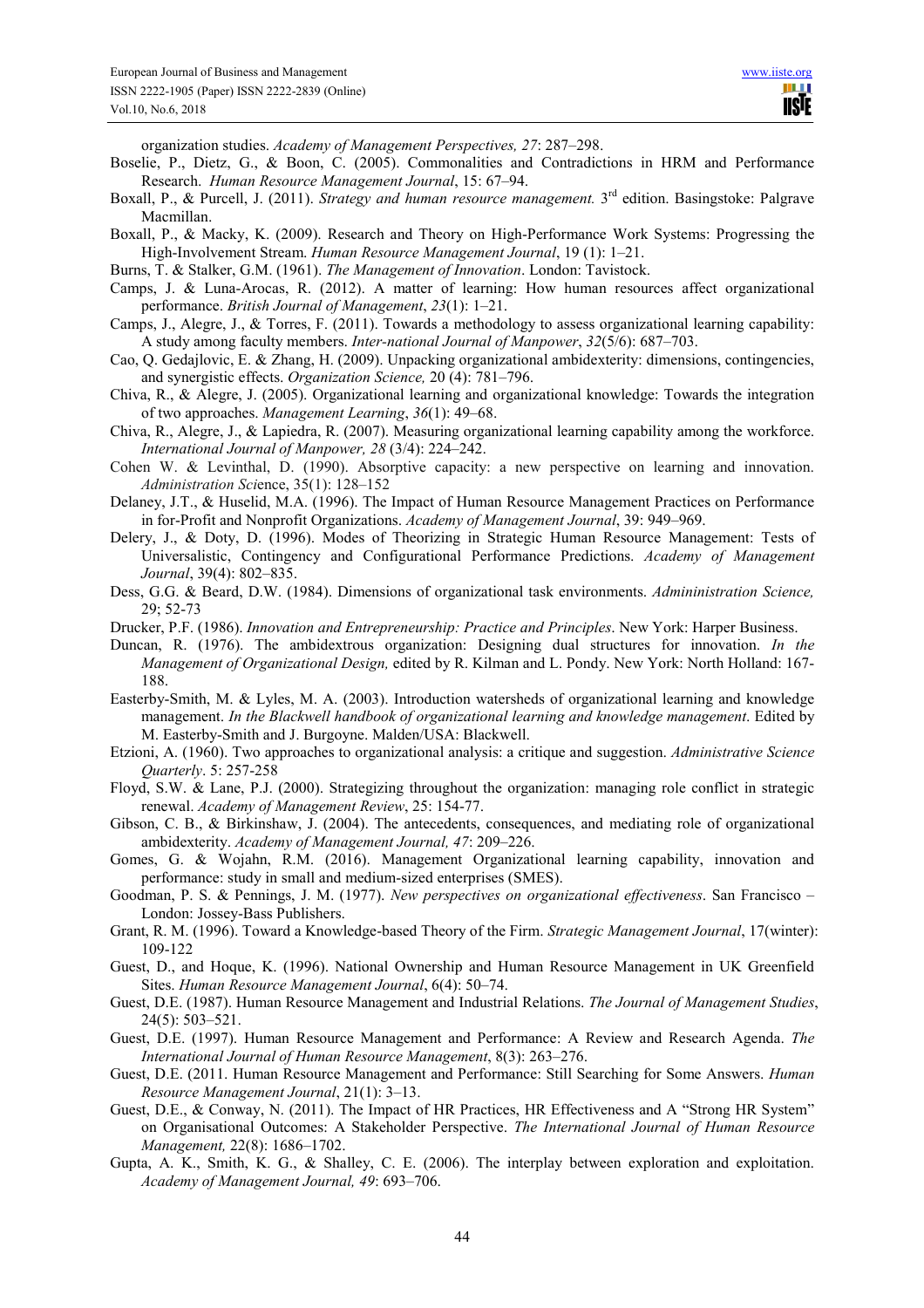- Guthrie, J. (2001), 'High Involvement Work Practices, Turnover, and Productivity: Evidence from New Zealand,' *Academy of Management Journal*, 44, 180–192.
- Hannan, M. T., & Freeman, J. (1984). Structural inertia and organizational change. *American Sociological Review,* 49 (2): 149–64.
- He, Z.L. & Wong, P.K. (2004). Exploration vs. exploitation: an empirical test of the ambidexterity hypothesis. *Organization Science,* 15 (4): 481–494.
- Huselid, M. A. (1995). The impact of human resource management practices on turnover, productivity, and corporate financial performance. *Academy of Management Journal, 38*: 635–672.
- Ichniowski, C., & Shaw, K. (1999). The Effects of Human Resource Management Systems on Economic Performance: An International Comparison of U.S. and Japanese Plant. *Management Science*, 45: 704–720.
- Ichniowski, C., Shaw, K., & Prennushi, G. (1997). The Effects of Human Resource Management Practices on Productivity: A Study of Steel Finishing Lines. *The American Economic Review*, 87: 291–313.
- Ireland, R.D. & Webb, J.W. (2007). Strategic entrepreneurship: Creating competitive advantage through streams of innovation. *Business Horizon*, 50; 49-59.
- Jalonen, H. & Lo¨nnqvist, A. (2009). Predictive business fresh initiative or old wine in a new bottle. *Management Decision*, 47(10): 1595-609.
- Jansen, J.J.P., Van den Bosch, F.A.J. & Volberda, H.W. (2006). Exploratory innovation, exploitative innovation, and performance: effects of organizational antecedents and environmental moderators. *Management Science,* 52 (11): 1161–1174.
- Janssen, O. (2000). Job demands, perceptions of effort-reward fairness and innovative work behaviour. *Journal of Occupational and Organizational Psychology, 73*: 287–302.
- Jiang, X. & Li, Y. (2008). The relationship between organizational learning and firms' financial performance in strategic alliances: a contingency approach. *Journal of World Business*, 43: 365-79.
- Jiménez-Jiménez, D., & Cegarra-Navarro, J. G. (2007). The performance effect of organizational learning and market orientation. *Industrial Marketing Management*, *36*(6): 694–708.
- Jiménez-Jiménez, D., & Sanz-Valle, R. (2011). Innovation, organizational learning, and performance. *Journal of Business Research*, *64*(4): 408–417.
- Junni, P., Sarala, R. M., Taras, V., & Tarba, S. Y. (2013). Organizational ambidexterity and performance: A meta-analysis. *Academy of Management Perspectives, 27*: 299–312.
- Jyothibabu, C., Farooq, A., & Pradhan, B. B. (2010). An integrated scale for measuring an organizational learning system. *The Learning Organization*, *17*(4): 303–327.
- Kang, S.-C., & Snell, S. A. (2009). Intellectual capital architectures and ambidextrous learning: A framework for human resource management. *Journal of Management Studies, 46*: 65–92.
- Kaplan, R. S., & Norton, D. P. (1992). The Balanced Scorecard Measures that drive performance. *Harvard Business Review*, Jan-Feb: 71-79.
- Kaplan, R. S., & Norton, D. P. (1996). *The Balanced Scorecard: Translating strategy into action.* Boston, Ma: Harvard Business School Press.
- Katila, R. & Ahuja, G. (2002). Something old, something new: A longitudinal study of search behavior and new product introduction, *Academy of Management Journal*, 45(5): 1183-1194
- Katila, R., (2002). New product search overtime: past ideas in their prime? *Academy of Management Journal*, 45 (5): 995–1010.
- Katou, A., & Budhwar, P. (2006). Human Resource Management Systems and Organizational Performance: A Test of a mediating Model in the Greek Manufacturing Context. *The International Journal of Human Resource Management,* 17(7): 1223–1253.
- Keskin, H. (2006). Market orientation, learning orientation, and innovation capabilities in SMEs: An extended model. *European Journal of Innovation Management*, *9*(4): 396–417.
- Lee, C. & Huang, Y. (2012). Knowledge stock, ambidextrous learning, and firm performance: Evidence from technologically intensive industries. *Management Decision*, 50(6): 1096-1116
- Lee, C.Y., Wang, M. C. & Lin, J. C. (2011). The effects of a focal firm's internal and external boundary conditions on the performance implication of R&D alliance participation. *IEEE International Technology Management Conference*, 575-586
- Leonard-Barton, D. (1992). Core capabilities and core rigidities: A paradox in managing new product development. *Strategic Management Journal*, 13: 111-125
- Lepak, D.P., Liao, H., Chung, Y., & Harden, E.E. (2006). A Conceptual Review of Human Resource Management Systems in Strategic Human Resource Management Research. *Research in Personnel and Human Resource Management*, 25: 217–271.
- Levinthal, D. A., & March, J. G. (1993). The myopia of learning. *Strategic Management Journal, 14*: 95–112.
- Lewin, A. Y., Long, C. P. & Carroll, T. N. (1999). The coevolution of new organizational forms," *Organization Sci*ence, 10: 535-550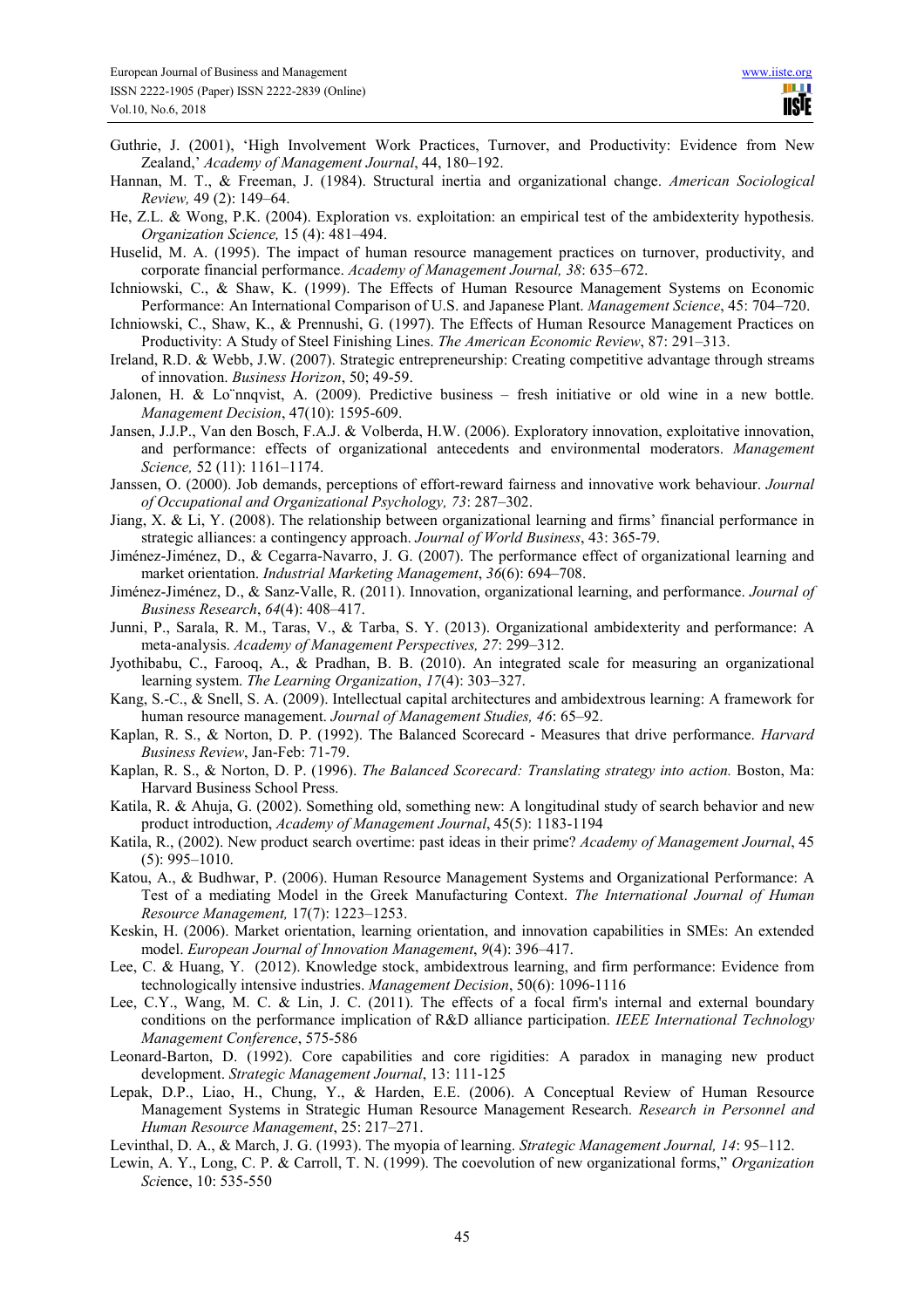- Li, L., Liu, J., (2012). An efficient and flexible web services-based multidisciplinary design optimization framework for complex engineering systems. *Enterprise Information Systems* 6 (3): 345–371.
- Li, Y., Wei, Z., Zhao, J., Zhang, C. & Liu, Y. (2013). Ambidextrous organizational learning, environmental munificence and new product performance: Moderating effect of managerial ties in China. *International Journal of Production Economics*. 146: 95–105
- Li, Y., Zhang, C., Liu, Y. & Li, M. (2010). Organizational learning, internal control mechanisms, and indigenous innovation: the evidence from China. *IEEE Transactions on Engineering Management* 57 (1): 63–77.
- Liao, S. & Hu, T. (2007). Knowledge transfer and competitive advantage on environmental uncertainty: An empirical study of the Taiwan semiconductor industry. *Technovation*, 27; 402-411
- Lin, Z., Yang, H. & Demirkan, I. (2007). The performance consequences of ambidexterity in strategic alliance formations: empirical investigation and computational theorizing. *Management Science*, 53; 1645–1658
- Liu, Y., Li, Y. & Wei, Z., (2009). How organizational flexibility affects new product development in an uncertain environment: evidence from China*. International Journal of Production Economics,* 120 (1): 18– 29.
- Liu, Y., Loi, R., & Lam, L.W. (2011). Linking Organizational Identification and Employee Performance in Teams: The Moderating Role of Team–Member Exchange. *The International Journal of Human Resource Management*, 22(15): 3187–3201.
- March, J.G., (1991). Exploration and exploitation in organizational learning. *Organization Science* 2 (1): 71–87.
- McGill, M. E., & Slocum, J. W. (1993). Unlearning the organization. *Organizational Dynamics*, *22*(2): 67–79.
- Miner, A., Bassoff, P. & Moorman, C. (2001): Organizational improvisation and learning: a field study. *Administrative Science Quarterly*, 46: 304-37.
- Mom, T. J., Fourné, S. P., & Jansen, J. J. (2015). Managers' work experience, ambidexterity, and performance: The contingency role of the work context. *Human Resource Management, 54*: 133–153.
- Mom, T. J., Van Den Bosch, F. A., & Volberda, H. W. (2007). Investigating managers' exploration and exploitation activities: The influence of top-down, bottom-up, and horizontal knowledge inflows. *Journal of Management Studies, 44*: 910–931.
- Mom, T. J., Van den Bosch, F. A., & Volberda, H. W. (2009). Understanding variation in managers' ambidexterity: Investigating direct and interaction effects of formal structural and personal coordination mechanisms. *Organization Science, 20*: 812–828.
- Nelson, R.R. & Winter, S.G. (1982). *An Evolutionary Theory of Economic Change*. Belknap
- Nevis, E. C., Dibella, A. J. & Gould, J. M. (1995). Understanding organizations as learning systems*. Sloan Management Review*, Winter: 73-85.
- Nonaka, I. (1994). A dynamic theory of organizational knowledge creation. *Organization Science,* 5(1): 14–37
- Patel, P. C., Messersmith, J. G., & Lepak, D. P. (2013). Walking the tightrope: An assessment of the relationship between high-performance work systems and organizational ambidexterity. *Academy of Management Journal, 56*: 1420–1442.
- Pfeffer, J. (1998). *The Human Equation: Building Profits by Putting People First*. Boston, MA: Harvard Business School Press.
- Purcell, J., & Kinnie, N. (2007). Human Resource Management and Business Performance. *in the Oxford Handbook of Human Resource Management*, eds. P. Boxall, J. Purcell, and P. Wright, New York: Oxford University Press.
- Quinn, R. E., & Rohrbaugh, J. (1983). A spatial model of effectiveness criteria: Towards a competing values approach to organizational analysis. *Management Science*, 29 (3): 363-377.
- Raisch, S., & Birkinshaw, J. (2008). Organizational ambidexterity: Antecedents, outcomes, and moderators. *Journal of Management, 34*: 375–409.
- Raisch, S., Birkinshaw, J., Probst, G. & Tushman, M.L., (2009). Organizational ambidexterity: balancing exploitation and exploration for sustained performance. *Organization Science*, 20 (4): 685–695.
- Rhee, J., Park, T. & Lee, D.H. (2010). Drivers of innovativeness and performance for innovative SMEs in South Korea: mediation of learning orientation. *Technovation*, 30(1): 65-75.
- Rosing, K., Frese, M., & Bausch, A. (2011). Explaining the heterogeneity of the leadership innovation relationship: Ambidextrous leadership. *The Leadership Quarterly, 22*: 956–974.
- Salavou, H. (2005). Do customer and technology orientations influence product innovativeness in SMEs? Some new evidence from Greece. *Journal of Marketing Management*, *21*(3-4): 307–338.
- Sidhu, J. S., Commandeur, H. R. & Volberda, H. W. (2007). The multifaceted nature of exploration and exploitation: Value of supply, demand, and spatial search for innovation. *Organization Science,* 18 (1): 20– 38.
- Simsek, Z., Heavey, C. & Veiga, J. A. (2009). Typology for aligning organizational ambidexterity's conceptualizations, antecedents, and outcomes. *Journal of Management Studies,* 46 (5): 864–94.
- Sink, D. S. & Tuttle, T. (1989). *Planning and Measurement in your Organization of the Future*. Norcross GA: